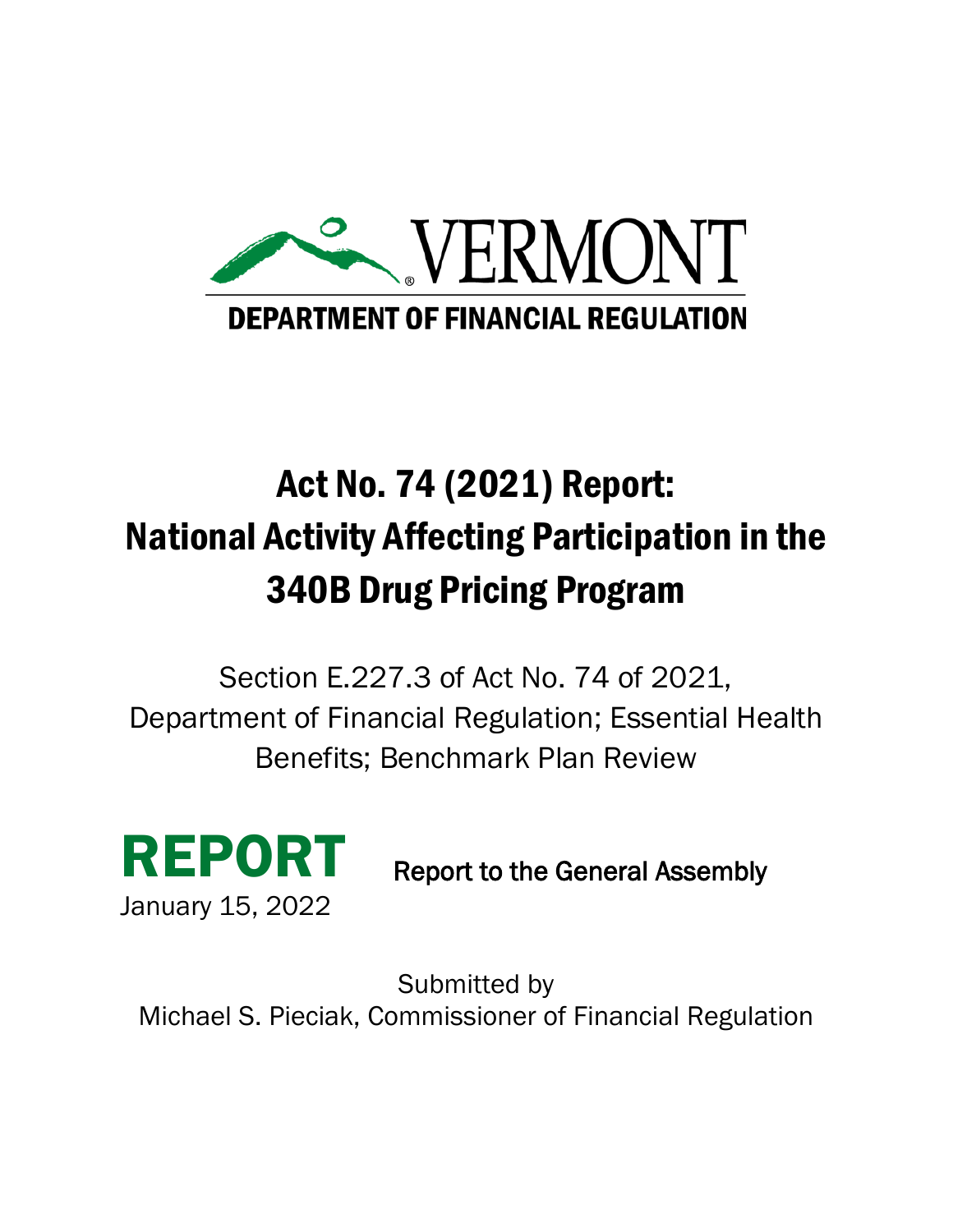## **Report overview**

This report is organized into six parts:

- (I) Summary of Legislative charge, stakeholder engagement, and data sources;
- (II) An overview of the 340B drug pricing program;
- (III) Medicaid and commercial rebates
- (IV) Recent 340B controversies and their implications for Vermont stakeholders;
- (V) Possible state responses; and
- (VI) Recommendations.

## **I. Summary of Legislative charge, stakeholder engagement, and data sources**

## **A. Legislative charge**

Section E.227.3 of Act No. 74 of 2021, an act relating to making appropriations for the support of government, directs the Commissioner of the Department of Financial Regulation (DFR or the Department), in consultation with the Office of the Attorney General, to issue a report regarding national activity affecting participation in the 340B drug pricing program, including:

- (1) recent changes to the manner in which prescription drug manufacturers pay rebates to pharmacy benefit managers (PBMs) for prescriptions filled through 340B contract pharmacies;
- (2) the potential impacts of these changes on Vermont stakeholders, including individual Vermonters; and
- (3) possible State responses to prescription drug manufacturer and pharmacy benefit manager actions related to participation in the 340B drug pricing program.

In accordance with the Legislature's directive in Act 74, Commissioner Pieciak hereby submits to the House Committee on Health Care and the Senate Committees on Health and Welfare and on Finance the following report of the Department's findings and potential State responses related to the 340B drug pricing program.

## **B. Stakeholder engagement and data sources**

In preparing this report and making recommendations, the Department engaged in extensive research to better understand the 340B drug pricing program, the intersection of the program with the Medicaid drug rebate program, the roles of contract pharmacies and PBMs, how and why commercial drug rebates are paid, the impacts of recent and potential changes to the 340B program, the status of federal litigation, and potential State responses. Links to all sources are included in footnotes. We also engaged with key State and industry stakeholders to better understand the impacts of the 340B program and recent and potential changes to it. The following is a list of stakeholders we consulted:

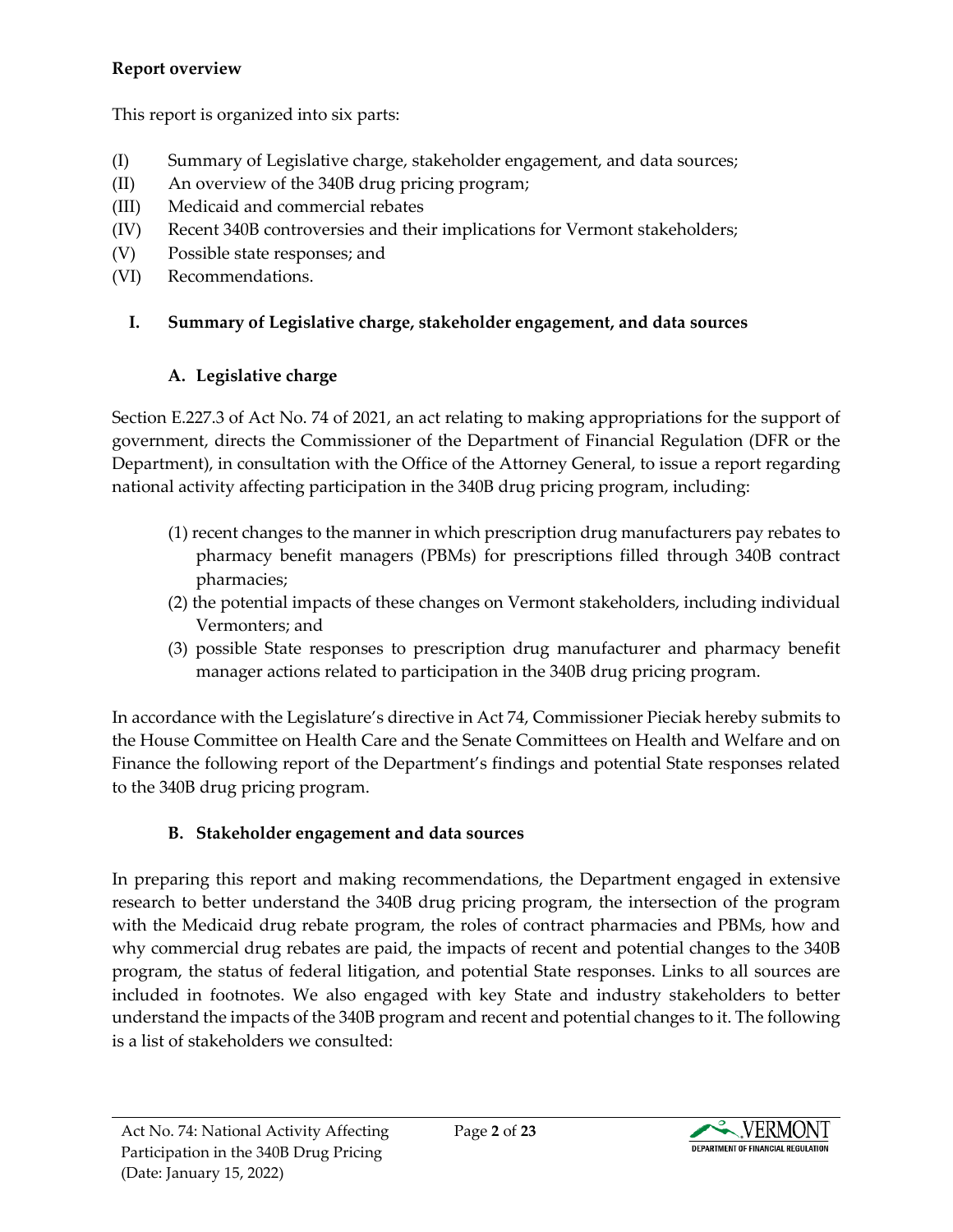- Jill Abrams and Merideth Chaudoir, Assistant Attorneys General, Vermont Office of the Attorney General
- Nancy Hogue, Director of Pharmacy Services, Department of Vermont Health Access
- Christina McLaughlin, Health Policy Advisor, Green Mountain Care Board
- Devon Green, Vice President of Government Relations, Vermont Association of Hospitals and Health Systems
- Georgia Maheras, Vice President of Policy and Strategy, Bi-State Primary Care Association
- Nate Awrich, Director, Pharmacy Supply Chain, University of Vermont Health Care Network
- Jeff Hochberg, President, Vermont Retail Drug Association
- Heather Shouldice, President, William Shouldice & Associates LLC (on behalf of the Vermont Association of Chain Drug Stores); Mike Duteau, President, Noble Health Services, Inc., and Chair, Vermont Association of Chain Drug Stores; Anne Fellows, Regional Director, National Association of Chain Drug Stores; Scott Brewster, 340B Program Manager, Retail Business Services; Mike Fish, Regional Pharmacy Operations Manager- NY & VT, Retail Business Services; and Scott Guidinger, Vice President of Pharmacy, Price Chopper/Market 32
- Brian Murphy, Director of Pharmacy and Vendor Management, Blue Cross Blue Shield of Vermont
- Michael Fisher, Chief Health Care Advocate, Kaili Kuiper, Attorney, and Sam Peisch, Policy Analyst, Vermont Legal Aid

# **II. An overview of the 340B drug pricing program**

The 340B drug pricing program was created by Congress in 1992 in Section 340B of the Public Health Service Act to allow health care providers that serve a disproportionately large share of uninsured or disadvantaged patients (known as covered entities) "to stretch scarce federal resources as far as possible, reaching more eligible patients and providing more comprehensive services."<sup>[1](#page-2-0)</sup> It does this by allowing covered entities to purchase covered outpatient prescription drugs from participating drug manufacturers at significantly discounted prices. The program is administered by the U.S. Health Resources and Services Administration (HRSA), part of the U.S. Department of Health and Human Services (HHS). The 340B program is unique among federal programs, in that it shifts costs from one group of private entities (health care providers) to another (drug manufacturers).

The 340B program is modeled on the Medicaid drug rebate program (MDRP), which requires drug manufacturers to pay rebates to states on drugs purchased for Medicaid. Congress intended for 340B to furnish safety net providers with "the same kind of relief from high drug costs" given



<span id="page-2-0"></span><sup>&</sup>lt;sup>1</sup> 340B Drug Pricing Program | Official web site of the U.S. Health Resources & Services Administration [\(hrsa.gov\).](https://www.hrsa.gov/opa/index.html) Section 340B of the Public Health Service Act is codified at 42 U.S.C. § 256b.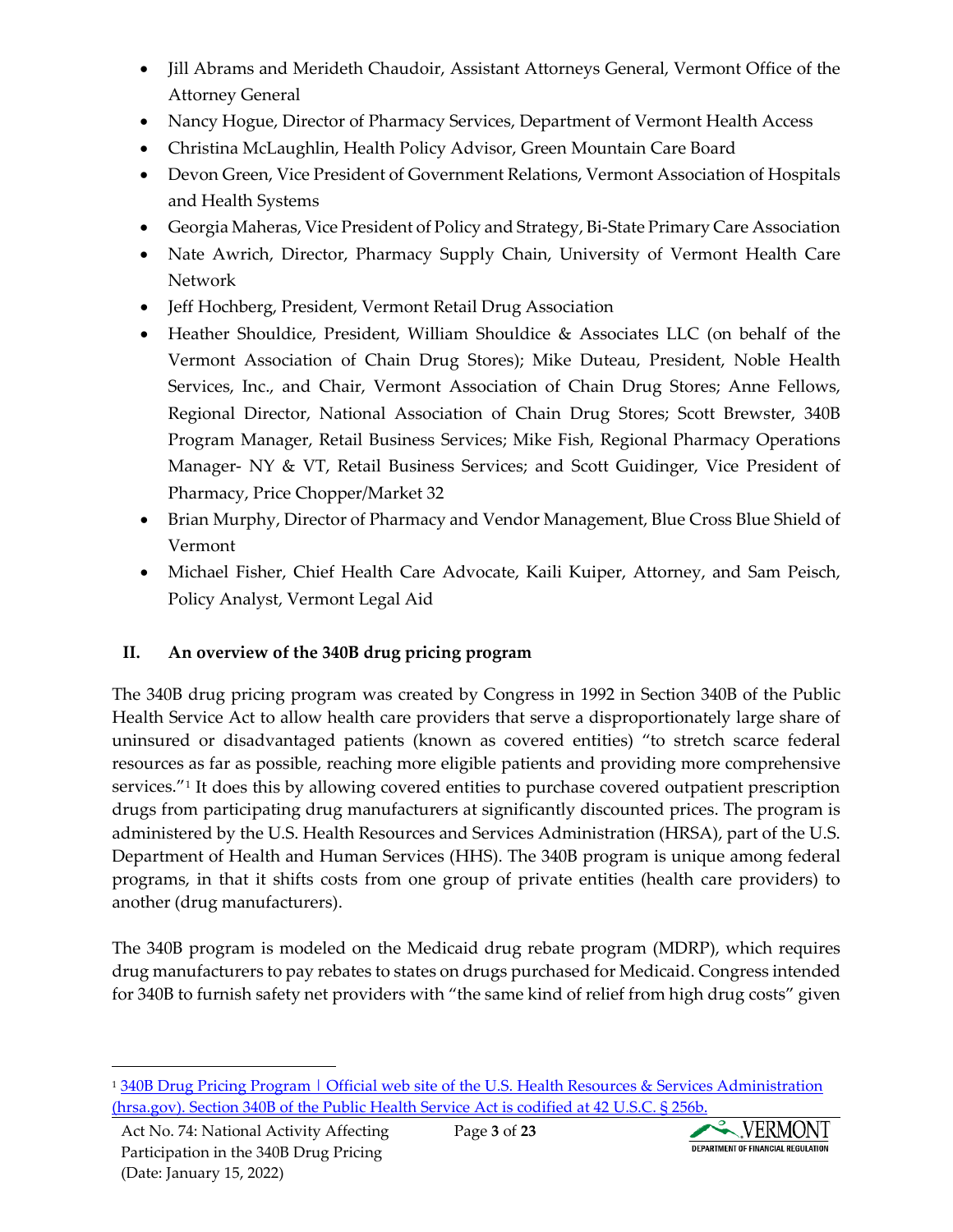to states through the MDRP.[2](#page-3-0) Protocols exist to help ensure drug manufacturers do not provide a covered entity with a 340B discount and pay a state an MDRP rebate on the same drug.

## **A. Participants in 340B**

Direct participants in the 340B program include covered entities, prescription drug manufacturers, independent and chain pharmacies, and state Medicaid programs. Other interested parties include drug wholesalers, PBMs, and commercial insurers.

#### Covered entities

Health care providers eligible as covered entities to participate in 340B include federally qualified health centers (FQHCs), children's hospitals, critical access hospitals, freestanding cancer hospitals, sole community hospitals, rural referral centers, public and nonprofit disproportionate share hospitals, and specialized clinics receiving federal grant funding, such as Planned Parenthood and Ryan White HIV/AIDS program grantees. Each covered entity must register and annually certify its eligibility with HRSA. It may also register any "child sites," which are associated outpatient facilities included in the covered entity's Medicare cost report. In 2020, 12,700 registered covered entities throughout the country participated in the 340B program.[3](#page-3-1) There are currently 89 registered Vermont covered entities (plus numerous child sites), including all hospitals and most FQHCs in the State.[4](#page-3-2)

## Drug manufacturers

To have its drugs covered by Medicaid, a drug manufacturer must participate in the 340B program by signing a pharmaceutical pricing agreement with HHS. As of January 1, 2015, there were 644 drug manufacturers participating in the 340B program.[5](#page-3-3)

#### Contract pharmacies

Guidance issued by HRSA permits covered entities to contract with one or more outside pharmacies to dispense 340B drugs to patients. Covered entities must maintain oversight of their contract pharmacies, including by conducting period audits, and ensure each pharmacy's compliance with program requirements. As of November 30, 2021, the HRSA Office of Pharmacy Affairs Information System (OPAIS) lists 1039 active pharmacy contracts for Vermont covered entities.<sup>6</sup>



<span id="page-3-0"></span><sup>2</sup> [Medicaid Drug Rebate Program \(MDRP\) | Medicaid;](https://www.medicaid.gov/medicaid/prescription-drugs/medicaid-drug-rebate-program/index.html) [Detailed Overview -](https://www.340bhealth.org/members/340b-program/overview/) 340B Health

<span id="page-3-1"></span><sup>&</sup>lt;sup>3</sup> GAO-21-107, DRUG PRICING PROGRAM: HHS Uses Multiple Mechanisms to Help Ensure

[Compliance with 340B Requirements](https://www.gao.gov/assets/gao-21-107.pdf)

<span id="page-3-2"></span><sup>4</sup> [Vermont & the 340B Drug Pricing Program](https://gmcboard.vermont.gov/sites/gmcb/files/documents/340B%20Intro%20for%20GMCB%20Technical%20Advisory%20Group.pdf)

<span id="page-3-3"></span><sup>&</sup>lt;sup>5</sup> Federal Register: [340B Drug Pricing Program Omnibus Guidance](https://www.federalregister.gov/documents/2015/08/28/2015-21246/340b-drug-pricing-program-omnibus-guidance)

<span id="page-3-4"></span><sup>6</sup> [Office of Pharmacy Affairs 340B OPAIS \(hrsa.gov\)](https://340bopais.hrsa.gov/home)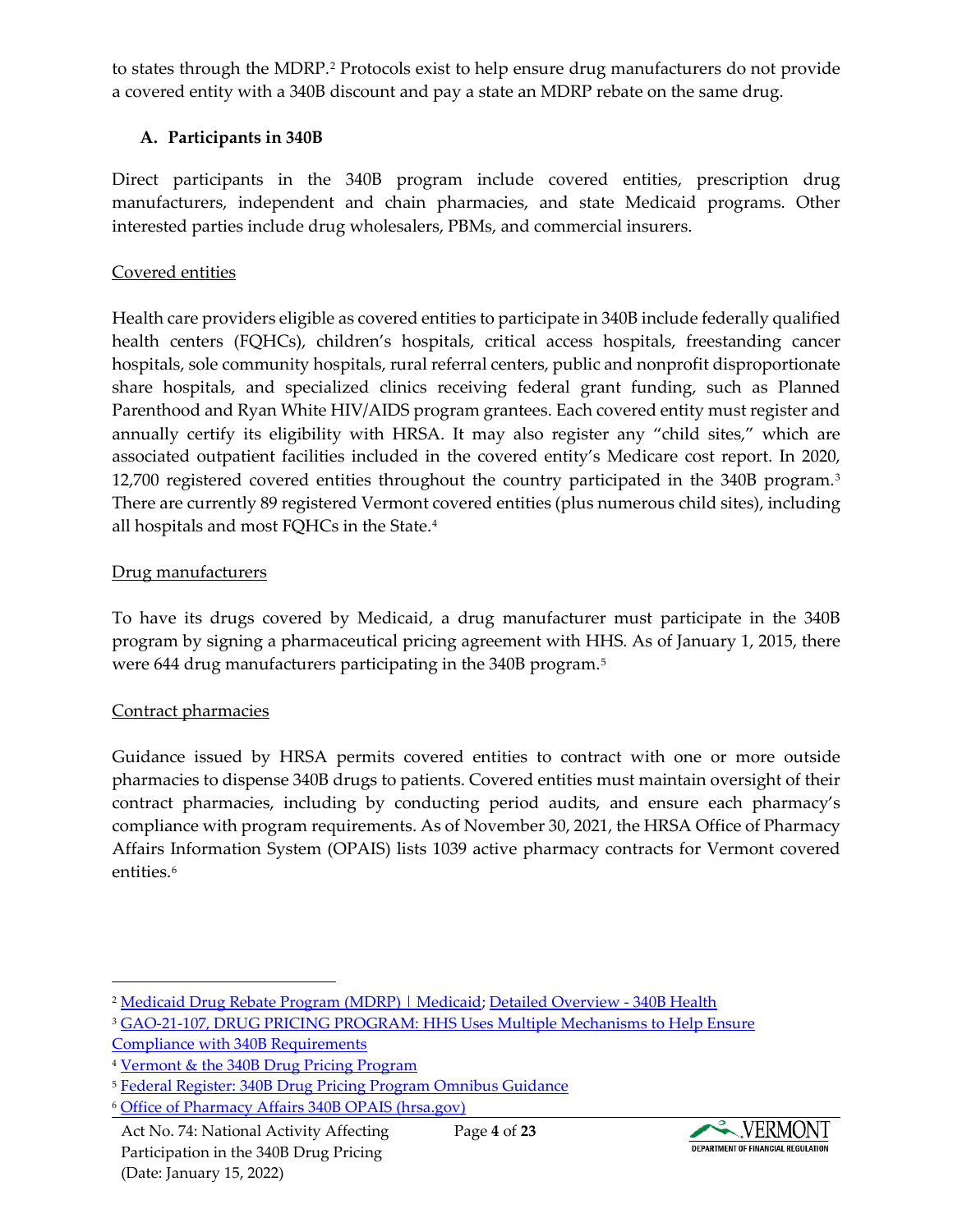## **B. Program requirements**

Under 340B, a manufacturer may not charge a covered entity more than the 340B ceiling price for a covered outpatient drug. Ceiling prices are calculated quarterly by HRSA and published on a secure website. The ceiling price for a drug is its average manufacturer price (AMP), minus the applicable unit rebate amount (URA), which is a minimum 23.1 percent for most brand name drugs, 17.1 percent for certain brand name pediatric drugs and clotting factor, and 13 percent for generic drugs. Brand name drugs are subject to a greater rebate amount if the manufacturer's best price for the drug (the lowest available price to any wholesaler, retailer, or provider, other than certain government programs) is lower than the AMP minus the URA. Both generic and brand name drugs are subject to a greater rebate amount if the drug's price has increased more quickly than the rate of inflation. This can result in some drugs being priced at one cent, commonly known as "penny pricing."[7](#page-4-0)

Covered entities purchase 340B discounted drugs—either through a drug wholesaler or directly from a participating manufacturer—and dispense them to patients via in-house and/or outside pharmacies. If the patient receiving the drug is covered by a commercial insurance policy, the commercial insurer reimburses the covered entity for the list price of the drug (less the patient's co-pay amount). If the patient is covered by Medicare Part B, the federal Medicare program reimburses the covered entity for the drug at a rate set annually in rule. Importantly, in each case, the covered entity retains the difference between the 340B discounted price and the reimbursed amount. For patients covered by Medicaid, 340B discounts must be passed through to the state Medicaid program. According to HRSA, covered entities can realize substantial savings for drugs purchased through the 340B program.[8](#page-4-1)

Neither the 340B statute nor program guidance specifies how covered entities must use 340B savings, except to say the program is intended to help covered entities "[reach] more eligible patients and [provide] more comprehensive services."[9](#page-4-2) Covered entities are required to recertify their eligibility on an annual basis and "maintain auditable records documenting compliance with 340B program requirements.<sup>"[10](#page-4-3)</sup> However, HRSA has not imposed additional reporting requirements.

The 340B statute imposes specific restrictions on discounted drug purchasing. Certain hospital covered entities, including disproportionate share hospitals, $11$  are prohibited from purchasing 340B drugs through group purchasing arrangements. In addition, manufacturers are not required



<span id="page-4-0"></span><sup>7</sup> [Detailed Overview -](https://www.340bhealth.org/members/340b-program/overview/) 340B Health

<span id="page-4-1"></span><sup>8</sup> [GAO-21-107, DRUG PRICING PROGRAM: HHS Uses Multiple Mechanisms to Help Ensure](https://www.gao.gov/assets/gao-21-107.pdf)  [Compliance with 340B Requirements](https://www.gao.gov/assets/gao-21-107.pdf)

<span id="page-4-2"></span><sup>9</sup> [340B Drug Pricing Program | Official web site of the U.S. Health Resources & Services Administration](https://www.hrsa.gov/opa/index.html)  [\(hrsa.gov\)](https://www.hrsa.gov/opa/index.html)

<span id="page-4-3"></span><sup>&</sup>lt;sup>10</sup> Program Requirements | Official web site of the U.S. Health Resources & Services Administration [\(hrsa.gov\)](https://www.hrsa.gov/opa/program-requirements/index.html)

<span id="page-4-4"></span><sup>11</sup> Disproportionate share hospitals serve a disproportionately high share of Medicaid-eligible and uninsured patients and are eligible to receive payments from the Centers for Medicaid and Medicare Services to cover the costs of providing care to that population. *See* 42 U.S.C. § 1395ww (d)(1)(B).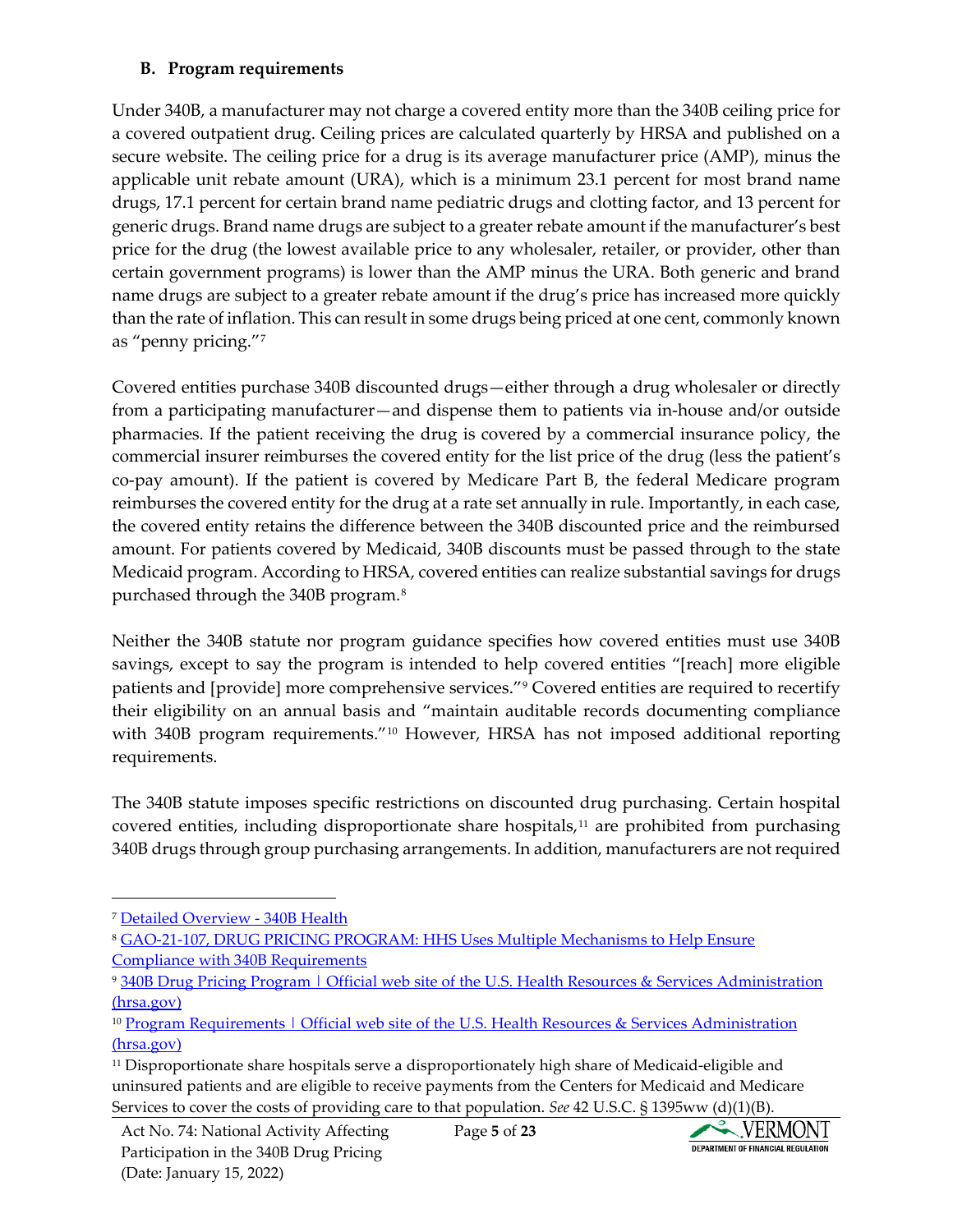to offer 340B drug pricing on certain drugs designated by HHS for rare diseases or conditions (orphan drugs) to some covered entity hospitals.

The 340B program statute prohibits covered entities from diverting 340B drugs to persons other than patients. A patient is defined by HRSA as a person who:

- has an established relationship with the covered entity, such that the covered entity maintains records of the person's health care;
- receives health care services from a health care professional who is either employed by the covered entity or provides health care under contractual or other arrangements (e.g., referral for consultation) such that responsibility for the care provided remains with the covered entity; and
- in case of a covered entity that is a federal grantee, the person receives a health care service or range of services from the covered entity that is consistent with the service or range of services for which grant funding or FQHC look-alike status has been provided to the entity[.12](#page-5-0)

An individual is not considered a "patient" of a covered entity if the only health care service they receive is the dispensing of prescription drugs.[13](#page-5-1)

In addition to preventing diversion of 340B drugs to non-patients, covered entities must ensure that manufacturers do not pay duplicate Medicaid discounts on 340B drugs (meaning they do not sell a drug at the 340B ceiling price to a covered entity and pay an MDRP rebate to a state Medicaid program on the same prescription). Preventing drug diversion and duplicate discounts becomes more complex when covered entities utilize contract pharmacies to dispense 340B drugs.

## **C. Contract pharmacy participation in 340B**

The 340B program statute is silent as to how covered entities may dispense 340B discounted drugs to patients. Distribution methods have broadened over time. When the 340B program was created, covered entities distributed eligible drugs through in-house pharmacies only. In 1996, HRSA issued guidance allowing covered entities without adequate in-house pharmacies to contract with one outside pharmacy to dispense 340B drugs to patients. In 2001, HRSA began allowing covered entities to use a contract pharmacy to supplement an in-house pharmacy if they obtained advance approval. Finally, in 2010, HRSA updated its guidelines to permit covered entities to utilize an unlimited number of contract pharmacies, to facilitate participation in the 340B program and "increase patient access to 340B drugs.["14](#page-5-2)

Using outside pharmacies allows providers without in-house pharmacies to participate in 340B. It also expands the reach of 340B by providing patients with access to multiple locations and expanded hours to fill their prescriptions. According to the American Hospital Association,

<span id="page-5-2"></span><sup>14</sup> [2010-4755.pdf \(govinfo.gov\)](https://www.govinfo.gov/content/pkg/FR-2010-03-05/pdf/2010-4755.pdf)



<span id="page-5-0"></span><sup>12</sup> [96-27344.pdf \(govinfo.gov\)](https://www.govinfo.gov/content/pkg/FR-1996-10-24/pdf/96-27344.pdf)

<span id="page-5-1"></span><sup>13</sup> *Id.*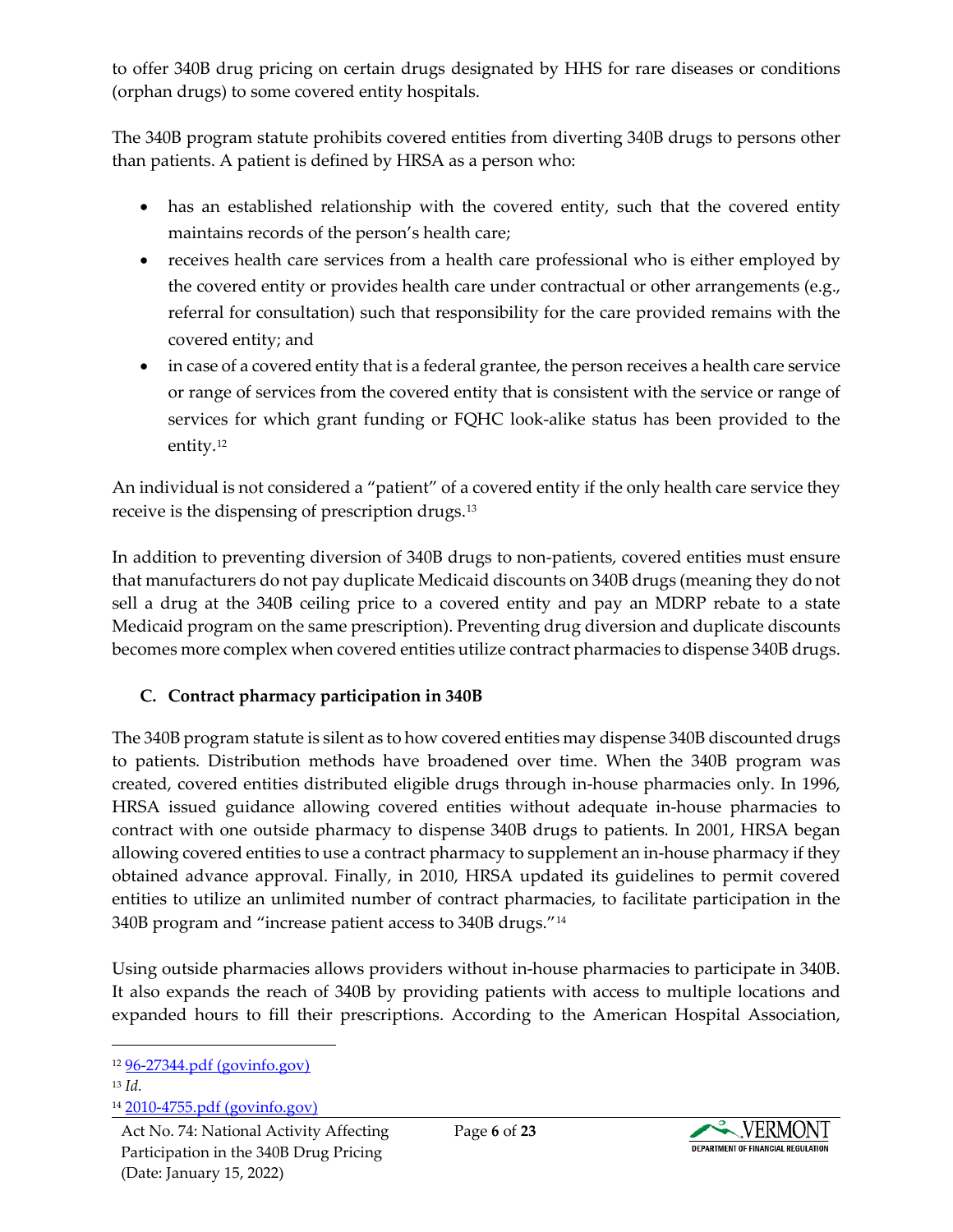"contract pharmacies serve as an extension of the 340B provider and provide patients access to prescription drugs outside of the four walls of the hospital or community clinic.["15](#page-6-0)

Many hospitals also contract with specialty pharmacies to dispense 340B drugs to patients. Drugs dispensed through specialty pharmacies are typically very expensive and prescribed to treat rare or complex health conditions. They may be administered to patients in outpatient settings (such as oncological infusions) or shipped directly to patients via mail order.

The Department of Vermont Health Access does not allow covered entities to utilize contract pharmacies to dispense drugs to patients covered by Medicaid.[16](#page-6-1) However, Vermont covered entities may utilize contract pharmacies for 340B drug distribution to patients covered by commercial insurance. To dispense 340B drugs through an outside pharmacy, a covered entity must enter into a written contract with the pharmacy. Typically, the covered entity purchases discounted 340B drugs from a wholesaler or manufacturer and directs the wholesaler or manufacturer to ship the drugs to the contract pharmacy for dispensing to the covered entity's patients. The covered entity is ultimately responsible for the contract pharmacy's compliance with 340B program requirements, including by ensuring that it does not divert drugs to individuals who are not patients of the covered entity, and that it maintains complete records for audit by the covered entity or HRSA.

The Department spoke with representatives of both independent pharmacies and chain pharmacies. Independent pharmacies expressed a number of complaints about the program, mainly implicating PBMs, while chain pharmacies generally felt that the 340B program works well but has room for improvement. Covered entities and HRSA say contract pharmacies are important to the 340B program because they provide patients with increased access to prescription drugs at convenient locations with expanded hours. Manufacturers, on the other hand, argue that contract pharmacies generate significant profits through participation in 340B, while failing to provide discounts to patients, and increase the risks of drug diversion and duplicate discounts.

In 2014, the HRSA Office of Pharmacy Affairs reported that "the overwhelming majority (82 percent) of covered entities do not contract with pharmacies. Of the approximately 20 percent of covered entities that have an arrangement with a contract pharmacy, 75 percent have fewer than five contract pharmacy arrangements."[17](#page-6-2) However, the number of participating pharmacies, particularly large chain pharmacy locations, has increased significantly over the past ten years and nearly all of the recent controversies and litigation related to the 340B program (discussed in sections III and IV) implicate contract pharmacies. *Drug Channels*, a website providing pharmaceutical economic analysis and commentary, states that there were 29,971 contract pharmacies in June 2021, a more than 2000 percent increase since 2010.[18](#page-6-3) According to a University

[Administration \(hrsa.gov\)](https://www.hrsa.gov/opa/updates/contract-pharmacy-2014-02-05.html)



<span id="page-6-0"></span><sup>15</sup> [Fact Sheet: 340B Drug Pricing Program Contract Pharmacy Arrangements | AHA](https://www.aha.org/fact-sheets/2020-10-06-fact-sheet-340b-drug-pricing-program-contract-pharmacy-arrangements)

<span id="page-6-1"></span><sup>&</sup>lt;sup>16</sup> Vermont Medicaid does allow the use of outside pharmacies owned by covered entities.

<span id="page-6-2"></span><sup>&</sup>lt;sup>17</sup> Contract Pharmacy Oversight | Official web site of the U.S. Health Resources & Services

<span id="page-6-3"></span><sup>18</sup> [Drug Channels: Exclusive: 340B Continues Its Unbridled Takeover of Pharmacies and PBMs](https://www.drugchannels.net/2021/06/exclusive-340b-continues-its-unbridled.html)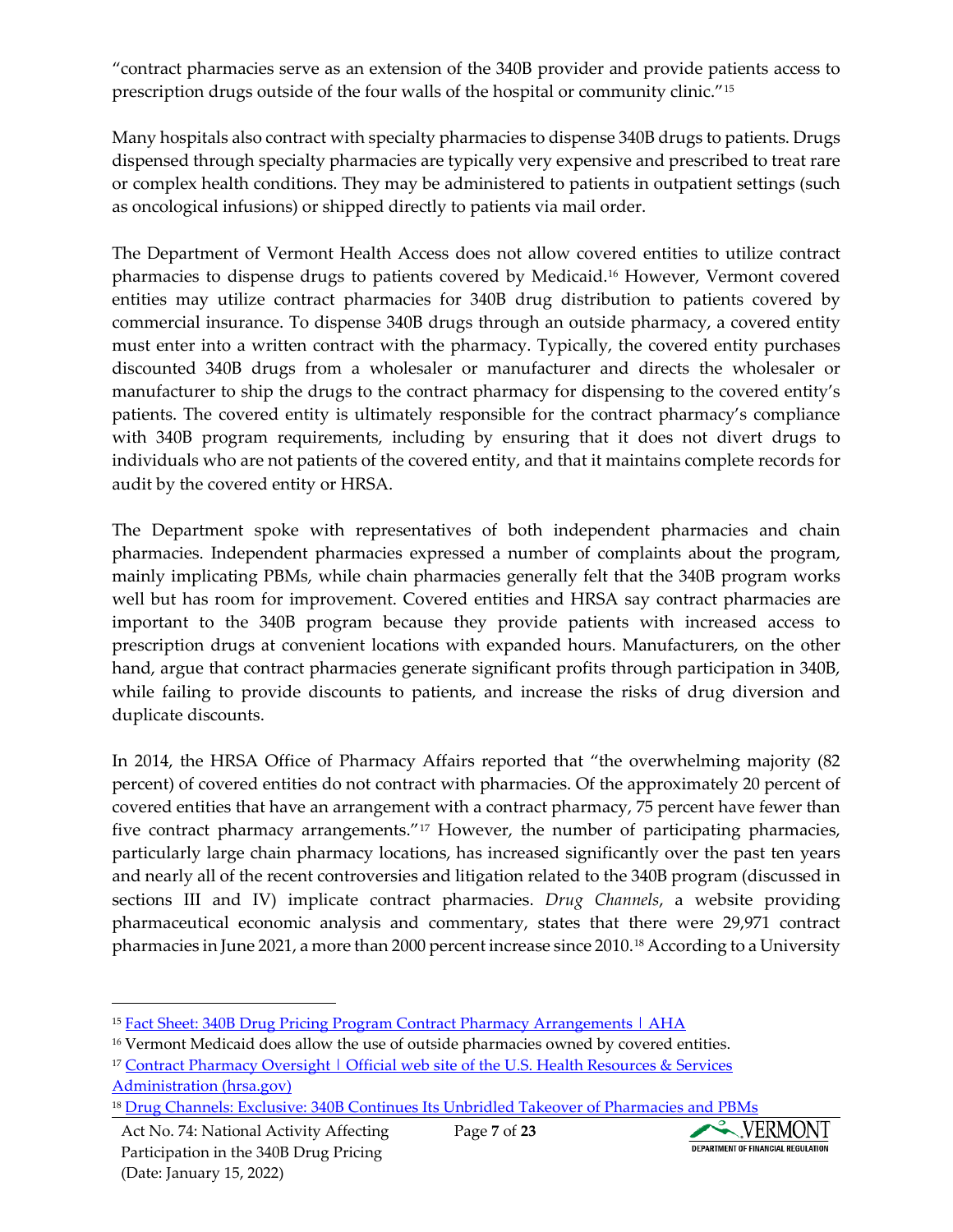of Southern California health policy paper, four of the largest pharmacy chains—Walgreens, CVS, Walmart, and Rite Aid—accounted for over 60% of 340B contract pharmacy locations in 2020.<sup>[19](#page-7-0)</sup>

Specialty pharmacies, many owned by PBMs, dispense a disproportionate share of 340B drugs. According to *Drug Channels*, "the non-retail pharmacies [owned by the three largest PBMs, CVS Health, Express Scripts, and OptumRx] account for only 0.5% of 340B contract pharmacies—but 18% of 340B contract pharmacy relationships" and "340B sales through mail and specialty pharmacies grew by 55% in 2020."[20](#page-7-1) This growth may be linked, in part, to the increasing consolidation of pharmacies, PBMs, insurance companies, drug wholesalers, and providers in a process known as vertical integration. Many health care industry commentators view vertical integration as problematic for providers and consumers of health care. For example, the AIDS Healthcare Foundation (AHF) joined other providers in urging the U.S. Department of Justice and the Federal Trade Commission to strengthen merger guidelines. The AHF stated that, "in part because of lack of regulation and transparency in the PBM industry, [vertically integrated] firms can operate secretly, which allows them to take outsized profits from rebates, spread-pricing and oppressive reimbursement practices."<sup>[21](#page-7-2)</sup> Sections III and IV of this report refer to issues related to vertical integration, however, a full analysis is beyond its scope.<sup>[22](#page-7-3)</sup>

#### **III. Medicaid and commercial rebates**

#### **A. Medicaid rebates**

To participate in Medicaid, drug manufacturers must both provide drug rebates to states under the MDRP and discounts to covered entities under the 340B program. Although closely connected, the MDRP and 340B are administered separately by HHS. The 340B program statute requires covered entities and states to have mechanisms in place to prevent Medicaid "duplicate discounts" or the provision of 340B discounts and MDRP rebates on the same prescriptions.

The Medicaid Drug Rebate Program was established by Congress two years before the 340B program, as part of the Omnibus Budget Reconciliation Act of 1990, to lower the cost of drugs reimbursed by state Medicaid agencies.<sup>[23](#page-7-4)</sup> The MDRP requires each Medicaid-participating drug manufacturer to enter into a national rebate agreement with HHS. Under this agreement, a manufacturer must pay states quarterly rebates of their Medicaid payments on the manufacturer's drugs, and states must share a portion of these rebates with the federal government, determined by their current federal medical assistance percentage.

The MDRP and the 340B program utilize the same percentages to calculate discounts and rebates on brand name and generic drugs. Like 340B discounts, MDRP rebates are calculated quarterly



<span id="page-7-0"></span><sup>19</sup> [The 340B Drug Pricing Program: Background, Ongoing Challenges and Recent Developments –](https://healthpolicy.usc.edu/research/the-340b-drug-pricing-program-background-ongoing-challenges-and-recent-developments/) USC **[Schaeffer](https://healthpolicy.usc.edu/research/the-340b-drug-pricing-program-background-ongoing-challenges-and-recent-developments/)** 

<span id="page-7-1"></span><sup>20</sup> [Drug Channels: Exclusive: 340B Continues Its Unbridled Takeover of Pharmacies and PBMs](https://www.drugchannels.net/2021/06/exclusive-340b-continues-its-unbridled.html)

<span id="page-7-2"></span><sup>&</sup>lt;sup>21</sup> AHF Sounds Alarm to FTC and DOJ on how Vertical Integration in Healthcare Harms Patients, [Providers and Pharmacies | Business Wire](https://www.businesswire.com/news/home/20200226006057/en/AHF-Sounds-Alarm-to-FTC-and-DOJ-on-how-Vertical-Integration-in-Healthcare-Harms-Patients-Providers-and-Pharmacies)

<span id="page-7-3"></span><sup>&</sup>lt;sup>22</sup> [Drug Channels: Specialty Pharmacy's Explosive 340B Growth](https://www.drugchannels.net/2021/07/specialty-pharmacys-explosive-340b.html)

<span id="page-7-4"></span><sup>23</sup> 42 U.S.C. § 1396r–8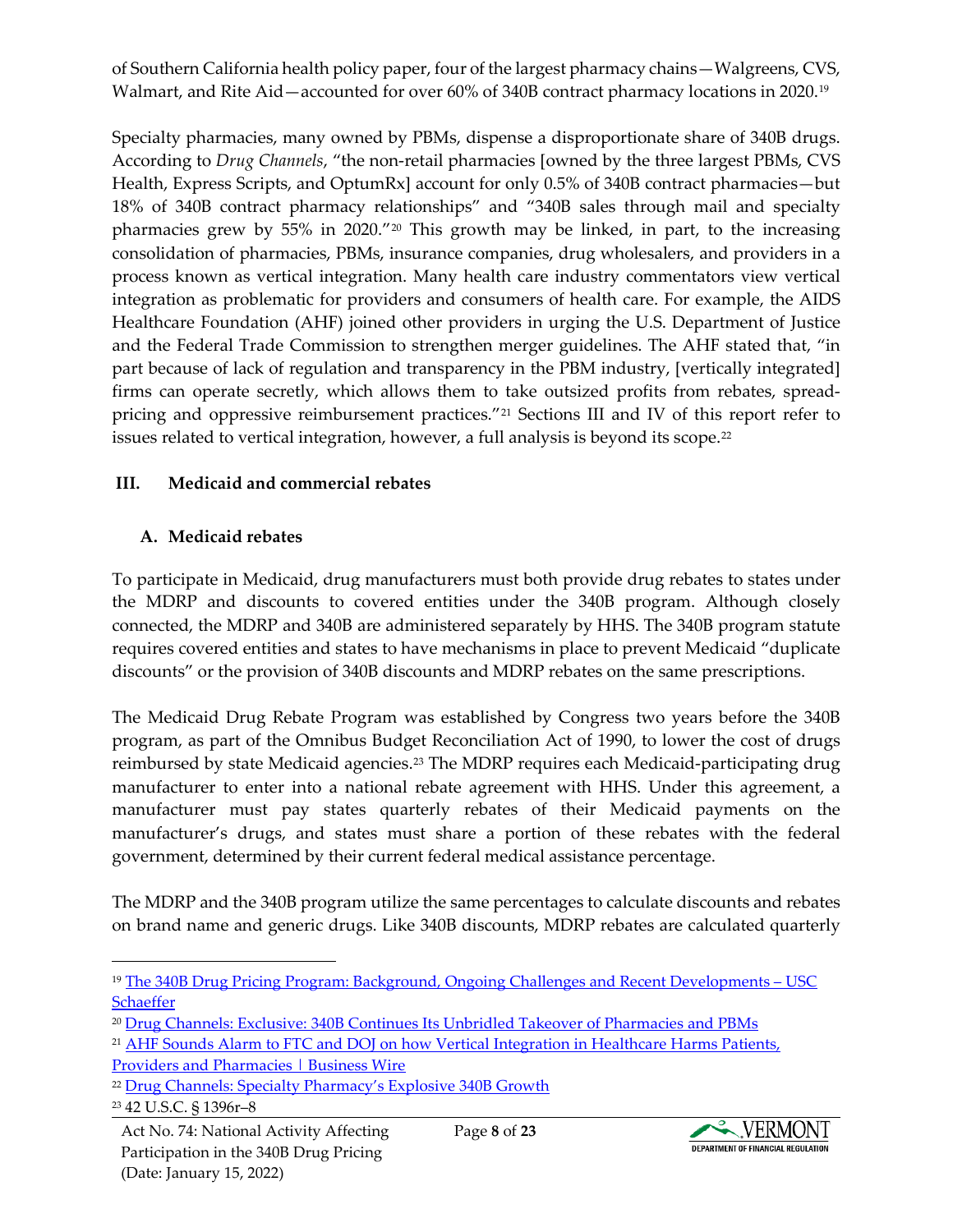by HHS based on average manufacturer prices. However, unlike 340B discounts, which are provided by manufacturers to covered entities at the point of purchase, MDRP rebates are paid retroactively each quarter. To obtain each quarterly rebate, a state must track its Medicaid drug purchases and submit an invoice to the manufacturer.

To help states avoid duplicate discounts, HHS created the 340B Medicaid exclusion file (MEF) to "serve as the official data source to determine whether covered entities have opted to bill 340B drugs under Medicaid..."[24](#page-8-0) When a covered entity enrolls in the 340B Program, it must inform HRSA whether it will "carve in" (i.e. include) or "carve out" its Medicaid fee-for-service (FFS) patients.[25](#page-8-1) If it carves them in, the covered entity chooses to purchase and dispense discounted 340B drugs to its Medicaid FFS patients. If it carves them out, the covered entity agrees to dispense only drugs purchased outside of the 340B program to its Medicaid FFS patients. States refer to the MEF to determine whether or not covered entities have purchased drugs under 340B when submitting their MDRP rebate requests.

In Vermont, covered entities that carve in their Medicaid patients must submit all drug claims to the Department of Vermont Health Access (DVHA), which administers the State's Medicaid program. As required by the Centers for Medicare and Medicaid Services (CMS), DVHA reimburses covered entities for all drugs based on their actual acquisition cost (AAC) plus a professional dispensing fee.[26](#page-8-2) On a monthly basis, DVHA produces a file for each covered entity that lists all drug claims paid in the prior month. Covered entities must identify each drug that was acquired under the 340B program and specify its AAC, which may not exceed the 340B ceiling price. If necessary, DVHA adjusts the total amount reimbursed for the month and charges the covered entity for any amount that DVHA overpaid.<sup>[27](#page-8-3)</sup> This process is time consuming and difficult for both DVHA and covered entities.

## **B. Commercial rebates**

Although 340B prohibits Medicaid duplicate discounts, there is no corresponding prohibition on the payment of duplicate discounts on drugs prescribed to commercially insured payments. The payment of commercial rebates is solely a matter of contract between a manufacturer and a PBM or commercial insurance company.

Most commercial health insurers contract with a PBM to serve as an intermediary between the insurance company and drug manufacturers. The purpose of a PBM is to help an insurer keep prescription drug costs down by creating and managing the insurer's drug formularies, administering its drug claims, and negotiating drug rebates with manufacturers on its behalf. In return, the PBM charges the insurer an administrative fee or retains portions of the rebates negotiated. There are currently 66 PBMs; the three largest, Express Scripts, CVS Caremark, and OptumRx, control approximately 89 percent of the market.[28](#page-8-4)



<span id="page-8-0"></span><sup>24</sup> [340B CIB \(medicaid.gov\)](https://www.medicaid.gov/sites/default/files/Federal-Policy-Guidance/Downloads/cib010820.pdf)

<span id="page-8-1"></span><sup>&</sup>lt;sup>25</sup> There is currently no such policy for drugs dispensed to Medicaid managed care patients.

<span id="page-8-2"></span><sup>26</sup> [Att 4.19-B.pdf \(vermont.gov\)](https://humanservices.vermont.gov/sites/ahsnew/files/documents/MedicaidPolicy/MedicaidStatePlan/Att%204.19-B.pdf)

<span id="page-8-3"></span><sup>&</sup>lt;sup>27</sup> Microsoft Teams meeting with Nancy Hogue. October 29, 2021.

<span id="page-8-4"></span><sup>28</sup> [aha-sens-alexander-rep-walden-express-support-340b-drug-pricing-program-letter-10-29-20.pdf](https://www.aha.org/system/files/media/file/2020/10/aha-sens-alexander-rep-walden-express-support-340b-drug-pricing-program-letter-10-29-20.pdf)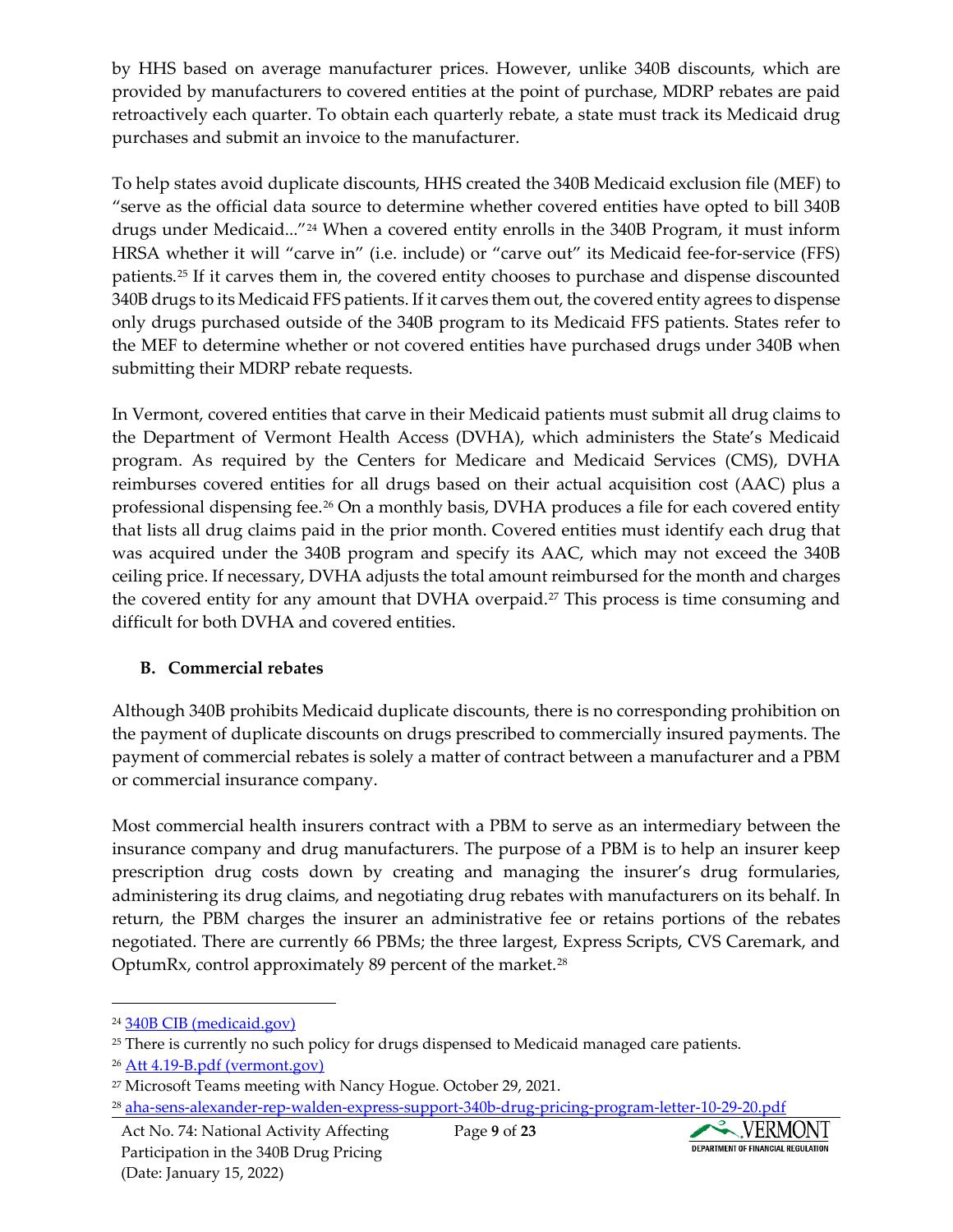In negotiating drug prices with a manufacturer, a PBM often agrees to place a drug in a favorable position on a health plan's formulary in exchange for a rebate from the manufacturer equal to the difference between the negotiated price and the list price of the drug. The PBM passes all or a portion of the commercial rebate on to the insurer it represents, depending on the terms of their contract. Manufacturers may negotiate contracts that allow them to withhold commercial rebates on discounted 340B drugs. However, they say that a lack of transparency related to contract pharmacy arrangements often subjects them to "double dipping," or having to pay rebates on 340B drugs in violation of their contracts and they may even be forced to sell drugs at a loss. Large commercial insurers and PBMs may negotiate for the payment of commercial rebates regardless of a drug's 340B status and feel that commercial rebates are unrelated to the 340B program.

## **IV. 340B controversies and their implications for Vermont stakeholders**

Although all 340B program participants and major stakeholders publicly support the program's intent—to ensure vulnerable patients' access to health care—they tend to disagree about how program revenue should be utilized or shared. In addition, the increasing role of contract pharmacies and PBMs in the program over the past decade has led to disputes over fees, revenue, and rebates. This section will overview issues and controversies related to 340B and cite the perspectives of each stakeholder group on the issues that impact them.

## A. **Uses of 340B savings and lack of program transparency**

Most covered entities believe that the program has served and continues to serve its intended purpose of providing essential discounts to safety net hospitals and other health care providers, which helps those providers reach more vulnerable patients.<sup>[29](#page-9-0)</sup> However, they argue that forprofit entities like manufacturers, pharmacies, PBMs, and commercial insurers are increasingly diverting crucial funds away from covered entities. Others, including many drug manufacturers, have accused hospitals of profiting off the 340B program while failing to offer discounts or expand services to uninsured and low-income patients. They argue that changes are necessary to realign the 340B program with its original objective of directly benefiting uninsured and otherwise vulnerable patients.[30](#page-9-1)

Covered entities are not required to use savings to directly benefit low income and other underserved patients or to pass discounts through to patients. However, some (particularly FQHCs) choose to do so via sliding scale and other discounted fee structures. Many covered entities use savings to support their operations, expand programs and services, and make improvements to infrastructure.

When Congress created the 340B program in 1992, participation was limited to safety net providers such as FQHCs, disproportionate share hospitals, and specialized clinics receiving federal funding. These providers, which serve a large proportion of uninsured and indigent



<span id="page-9-0"></span><sup>29</sup> [Pharmacy Benefit Managers \(naic.org\);](https://content.naic.org/cipr_topics/topic_pharmacy_benefit_managers.htm) About - [340B Health](https://www.340bhealth.org/about/)

<span id="page-9-1"></span><sup>&</sup>lt;sup>30</sup> [2020-10-30-PhRMA-Response-to-Alexander-Walden-RFI\\_Modernizing-340B-Program.pdf;](https://phrma.org/-/media/Project/PhRMA/PhRMA-Org/PhRMA-Org/PDF/0-9/2020-10-30-PhRMA-Response-to-Alexander-Walden-RFI_Modernizing-340B-Program.pdf) Drug [Channels: How Hospitals and PBMs Profit—and Patients Lose—From 340B Contract Pharmacies](https://www.drugchannels.net/2020/07/how-hospitals-and-pbms-profitand.html)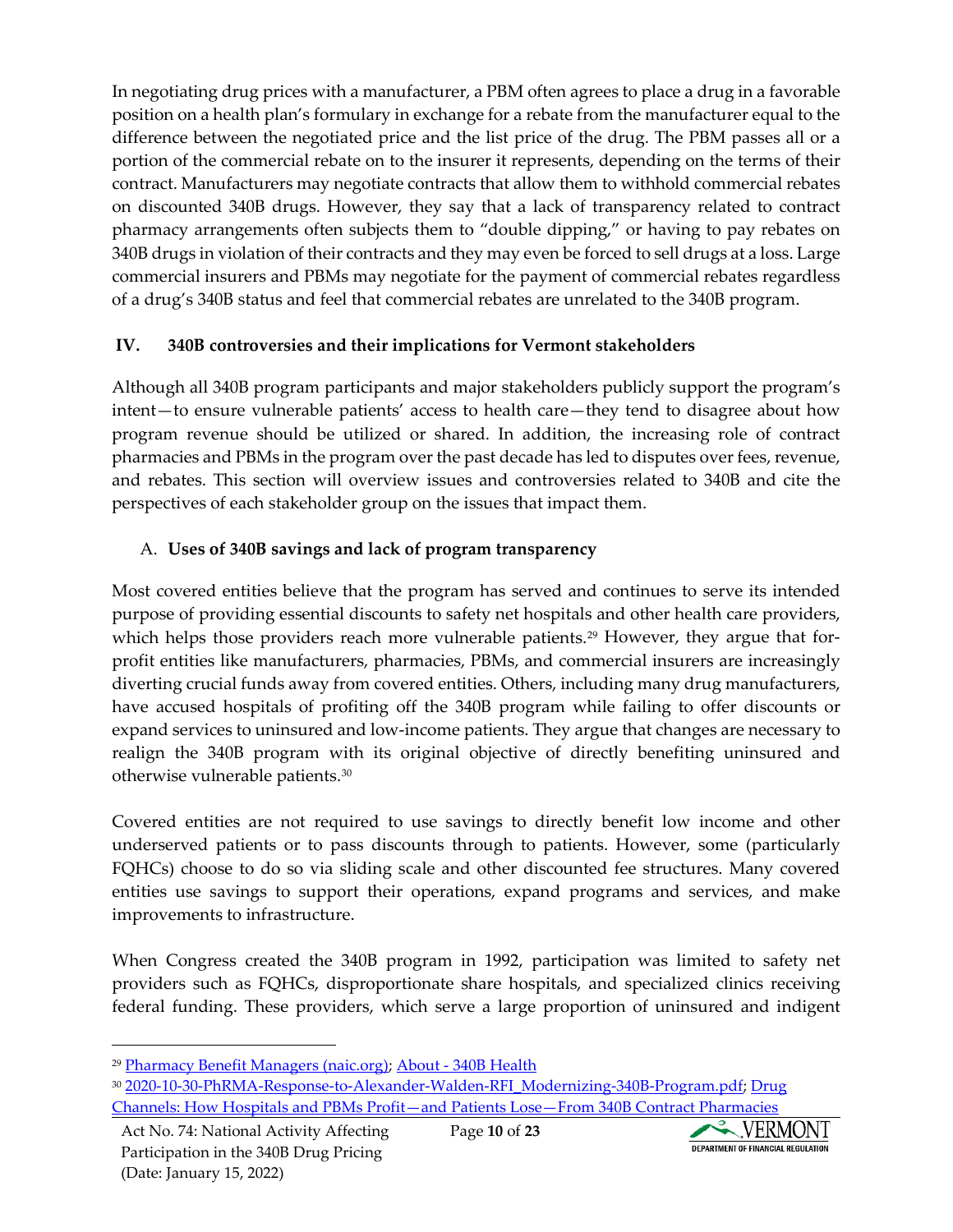patients, say that 340B program revenues are necessary to sustain their ongoing operations. The program allows FQHCs to offer lower cost drugs or decrease cost sharing for patients and provides revenue to support other essential patient benefits such as food programs. A 2018 National Association of Community Health Centers policy paper states that, "due to their slim operating margins, many health centers report that without the savings from the 340B program they would be limited in their ability to support many of their core services for their patients."[31](#page-10-0) Bi-State Primary Care, which represents Vermont FQHCs, agrees with this statement. The Department heard that, without savings from the 340B program, most or all Vermont FQHCs would have to cut patient benefits and the impact would be catastrophic.

In 2010, the Patient Protection and Affordable Care Act expanded 340B eligibility to include most types of public and private hospitals. Many of these hospitals also provide a safety net for their communities. They tend to operate at low margins and "the 340B program is essential to helping [them] stretch limited resources to better serve their vulnerable communities."[32](#page-10-1)

Some Vermont hospitals say they are completely dependent on the program to remain financially stable; the program constitutes every Vermont hospital's operating margin. The University of Vermont Health Network, which includes 3 hospitals in northern New York, reported that, in fiscal year 2019, its margin for Vermont hospitals was only 2.5 percent, and Vermont hospitals saved over \$100 million by participating in the 340B program. The 340B program appears to be an imperfect but meaningful solution to provide financial support for covered entities that provide health care services to Vermonters. The Department heard from a representative of UVM Health Network that, "without 340B, health care in Vermont would look very different and cost Vermonters a great deal more."[33](#page-10-2) A 2019 study published in the *Journal of the American Medical Association Network Open*, found that nationwide in 2016, revenues from administering 340B drugs to Medicare beneficiaries alone accounted for 0.3% of hospital operating budgets and 9.4% of hospital uncompensated care costs.[34](#page-10-3)

There are no statutory guidelines as to how covered entities must use 340B program revenues and little data is available to evaluate the costs and benefits of 340B, since covered entities are not required to report how they use 340B savings. Groups like PhRMA lobby for increased 340B program reporting by covered entities to ensure they are using revenues to expand access to care. Some reports have attempted to quantify the use of 340B savings, but results vary widely. A 2018 report in *The New England Journal of Medicine* states that "the [340B] program is intended to expand resources for underserved populations but provides no direct incentives for [disproportionate share] hospitals to use financial gains to enhance care for low-income patients."[35](#page-10-4) A 2021 USC health policy paper cites studies that show 340B has positive impacts for both covered entities and consumers: one study showed that when HIV/AIDS patients receive their drugs from a 340B

Act No. 74: National Activity Affecting Participation in the 340B Drug Pricing (Date: January 15, 2022)



<span id="page-10-0"></span><sup>&</sup>lt;sup>31</sup> [NACHC-2018-Policy-Paper-340B.pdf](https://www.nachc.org/wp-content/uploads/2018/03/NACHC-2018-Policy-Paper-340B.pdf)

<span id="page-10-1"></span><sup>&</sup>lt;sup>32</sup> [Fact Sheet: The 340B Drug Pricing Program | AHA](https://www.aha.org/fact-sheets/2020-01-28-fact-sheet-340b-drug-pricing-program#:%7E:text=The%20340B%20program%20is%20essential,better%20serve%20their%20vulnerable%20communities.&text=Supports%20expanding%20the%20program%20to,provide%20care%20for%20underserved%20populations.)

<span id="page-10-2"></span><sup>33</sup> [Vermont & the 340B Drug Pricing Program](https://gmcboard.vermont.gov/sites/gmcb/files/documents/340B%20Intro%20for%20GMCB%20Technical%20Advisory%20Group.pdf)

<span id="page-10-3"></span><sup>34</sup> Conti RM, Nikpay SS, Buntin MB. Revenues and Profits from Medicare Patients in Hospitals Participating in the 340B Drug Discount Program, 2013-2016. *JAMA Netw Open.* 2019;2(10):e1914141. doi:10.1001/jamanetworkopen.2019.1414

<span id="page-10-4"></span><sup>&</sup>lt;sup>35</sup> [Consequences of the 340B Drug Pricing Program | NEJM](https://www.nejm.org/doi/full/10.1056/nejmsa1706475)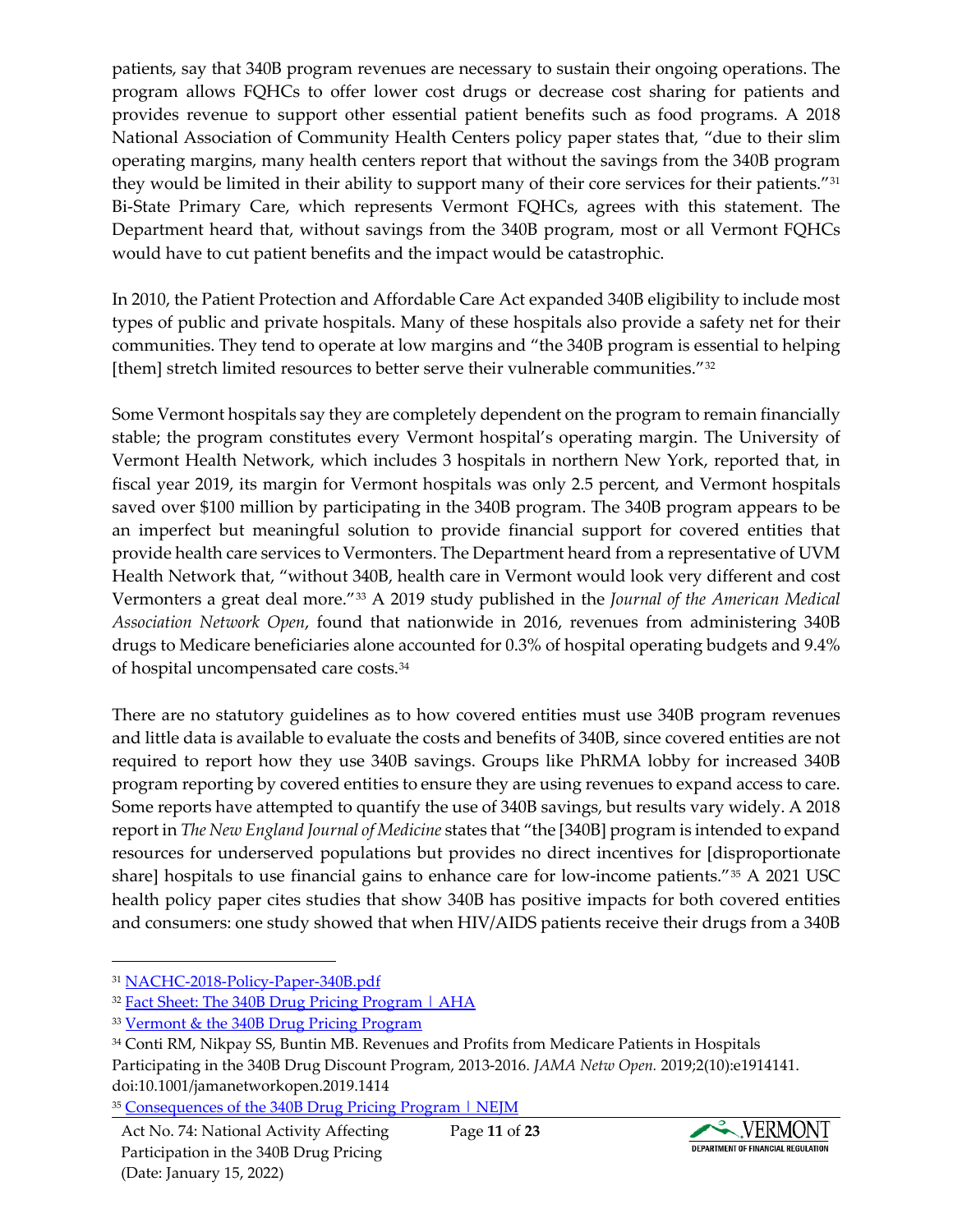covered entity, they tend to have higher medication adherence; and another demonstrated that 340B hospitals provide more medication access services and are more likely to provide drug treatment and HIV/AIDS outpatient services than non-340B hospitals.[36](#page-11-0)

Because 340B lacks requirements for how covered entities must utilize savings or even report how savings are used, it is difficult to quantify the program's impacts on consumers. However, it is well known that many covered entities, particularly federally qualified health centers, provide medication assistance to consumers in the form of discounts or sliding-scale fees. Some Vermont hospitals, including the University of Vermont Medical Center (UVMMC), run health programs that help low-income Vermonter's access low- or no-cost prescription medications. These benefits are supported, at least in part, with 340B savings. On the other hand, the Department heard that 340B program revenues fund the growth of health care infrastructure, which increases covered entities' operating costs. In response, covered entities must negotiate higher reimbursements from commercial insurers and this may contribute to higher health insurance costs for consumers.

The lack of program transparency has become more apparent as covered entities' use of contract pharmacy arrangements has increased. In 2017, approximately 20,000 contract pharmacies participated in the 340B program, a more than 15-fold increase since 2010.<sup>[37](#page-11-1)</sup> According to a 2017 GAO report, HRSA does not receive enough information on the use of contract pharmacy arrangements to oversee and prevent abuses of the 340B program. The GAO also calls HRSA's audit process insufficient, saying "weaknesses in its audit process impede the effectiveness of [HRSA's] oversight."[38](#page-11-2)

Some stakeholders in Vermont's health care industry, including commercial insurers, also believe that 340B's misaligned incentives and lack of transparency is leading to increased list prices for drugs and, hence, increased health care costs for consumers. For example, a 2018 *Health Services Research* study found that 340B led to a shift in cancer care from physician's offices to more expensive hospitals and an increase in per-patient spending on cancer care.[39](#page-11-3) An older *Journal of the American Medical Association* article suggested that 340B may incentivize covered entity providers to use more expensive drugs to achieve higher spreads between 340B discounted prices and commercial and Medicare reimbursement rates. It also suggested that manufacturers could increase list prices "to offset revenue losses incurred as a larger number of drug sales become eligible for 340B discounts (and thus fewer drugs are sold at full price)."[40](#page-11-4) On the other hand, another study actually found that 340B contributed to list price *reductions* for certain drugs. A 2019 study published in the *Journal of the American Medical Association* found that they were able to sell a higher number of hepatitis C treatments through 340B and, even though they provided

Act No. 74: National Activity Affecting Participation in the 340B Drug Pricing (Date: January 15, 2022)



<span id="page-11-0"></span><sup>36</sup> [The 340B Drug Pricing Program: Background, Ongoing Challenges and Recent Developments –](https://healthpolicy.usc.edu/research/the-340b-drug-pricing-program-background-ongoing-challenges-and-recent-developments/) USC **[Schaeffer](https://healthpolicy.usc.edu/research/the-340b-drug-pricing-program-background-ongoing-challenges-and-recent-developments/)** 

<span id="page-11-1"></span><sup>37</sup> [GAO-18-480, DRUG DISCOUNT PROGRAM: Federal Oversight of Compliance at 340B Contract](https://www.gao.gov/assets/gao-18-480.pdf)  [Pharmacies Needs Improvement](https://www.gao.gov/assets/gao-18-480.pdf)

<span id="page-11-2"></span><sup>38</sup> *Id.*

<span id="page-11-3"></span><sup>39</sup> [Impact of the 340B Drug Pricing Program on Cancer Care Site and Spending in Medicare -](https://onlinelibrary.wiley.com/doi/abs/10.1111/1475-6773.12823) Jung - 2018 - [Health Services Research -](https://onlinelibrary.wiley.com/doi/abs/10.1111/1475-6773.12823) Wiley Online Library

<span id="page-11-4"></span><sup>40</sup> [Cost Consequences of the 340B Drug Discount Program \(nih.gov\)](https://www.ncbi.nlm.nih.gov/pmc/articles/PMC4036617/)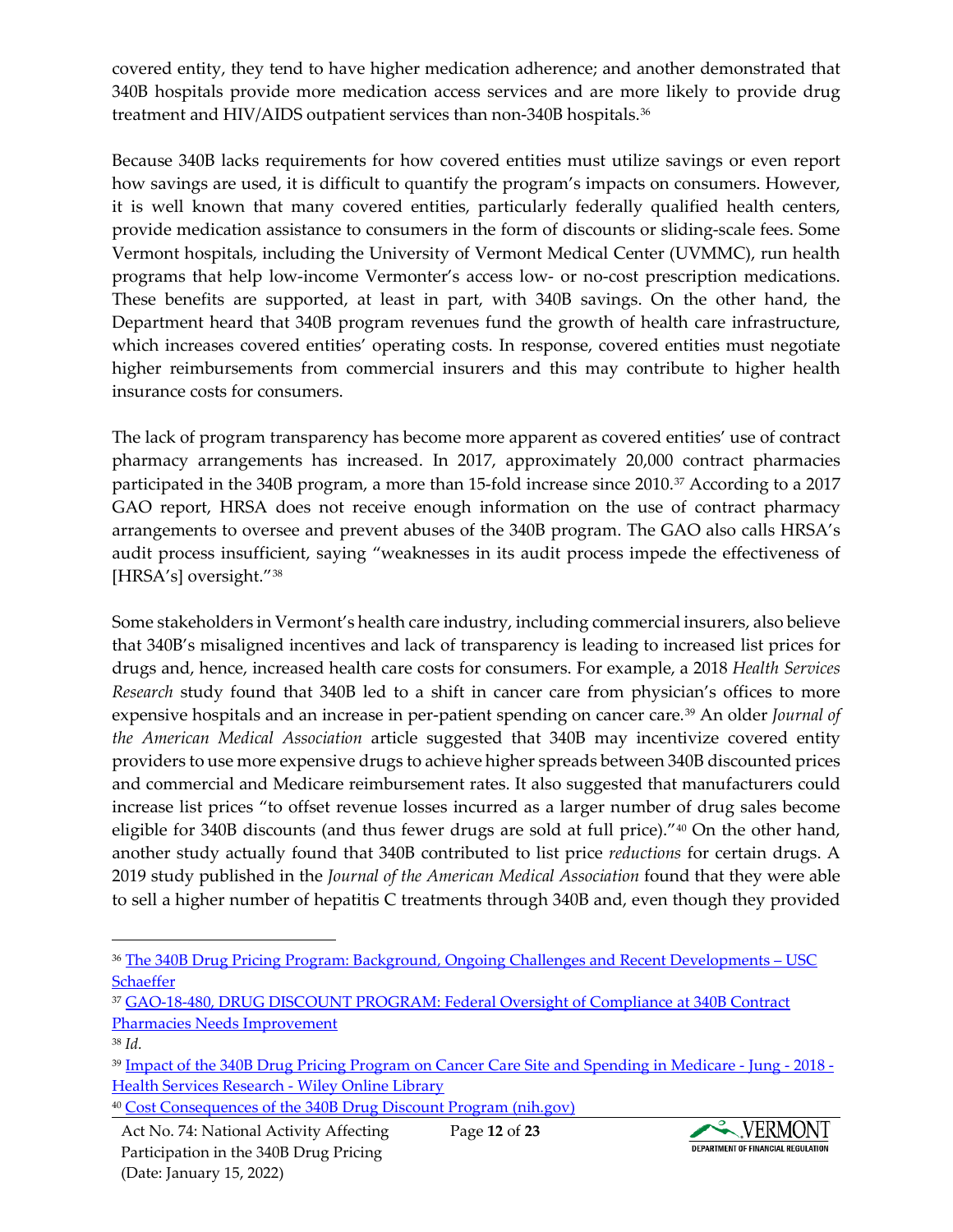those treatments at the 340B ceiling price, manufacturers were actually able to increase net revenues.[41](#page-12-0)

## **B. Drug diversion**

Drug manufacturers also argue that contract pharmacy use results in the diversion of 340B drugs to nonpatients, as most pharmacies use virtual inventory and replenishment models rather than separate physical inventories. Hence, they cannot be certain in each case that 340B drugs are dispensed solely to patients of covered entities.

Covered entities are ultimately responsible for contract pharmacies' compliance with 340B program rules. However, pharmacies must keep track of 340B drugs dispensed and properly identifying 340B claims can be challenging. Some pharmacies keep separate inventories of 340B and non-340B drugs to avoid concerns about diversion, but most utilize a virtual inventory and replenishment model. Under this model, when a pharmacy has dispensed a sufficient quantity of drugs on behalf of a covered entity, a software program or third-party administrator signals to the covered entity that it should purchase additional 340B drugs to replenish the pharmacy's stock. Some manufacturers argue that this method necessarily constitutes illegal diversion of 340B drugs to non-patients.<sup>[42](#page-12-1)</sup>

## **C. Drug manufacturers' withholding of 340B discounts**

The 340B program clearly provides much needed revenue for covered entities in Vermont. However, manufacturers say that it has grown too large, does not benefit patients, and lacks proper oversight. They contend that hospitals, contract pharmacies, and PBMs profit from 340B, which is not the intent of the program. Many manufacturers object to the use by covered entities of unlimited contract pharmacy arrangements. Beginning in July 2020, at least eight large drug manufacturers have begun withholding 340B discounts on drugs dispensed through contract pharmacies or taken actions to limit 340B participation by contract pharmacies.

Some manufacturers have refused to provide 340B discounts on drugs dispensed through contract pharmacies or altogether to covered entities that contract with more than one pharmacy. Some have required contract pharmacies to submit significant additional data reporting to identify 340B drug claims.

Many drug manufacturers argue that the 340B program is not intended to financially benefit pharmacies and that there is little evidence that contract pharmacy participation in 340B has positively impacted low-income patients. Some claim that contract pharmacies earn more revenue from 340B flat fees than they do from typical profit margins from dispensing non-340B



<span id="page-12-0"></span><sup>41</sup> Estimated Changes in Manufacturer and Health Care Organization Revenue Following List Price Reductions for Hepatitis C Treatments | Clinical Pharmacy and Pharmacology | JAMA Network Open | **[JAMA Network](https://jamanetwork.com/journals/jamanetworkopen/fullarticle/2737308)** 

<span id="page-12-1"></span> $42$  Eli Lilly argues this in its pending federal lawsuit against HHS (discussed in section IV).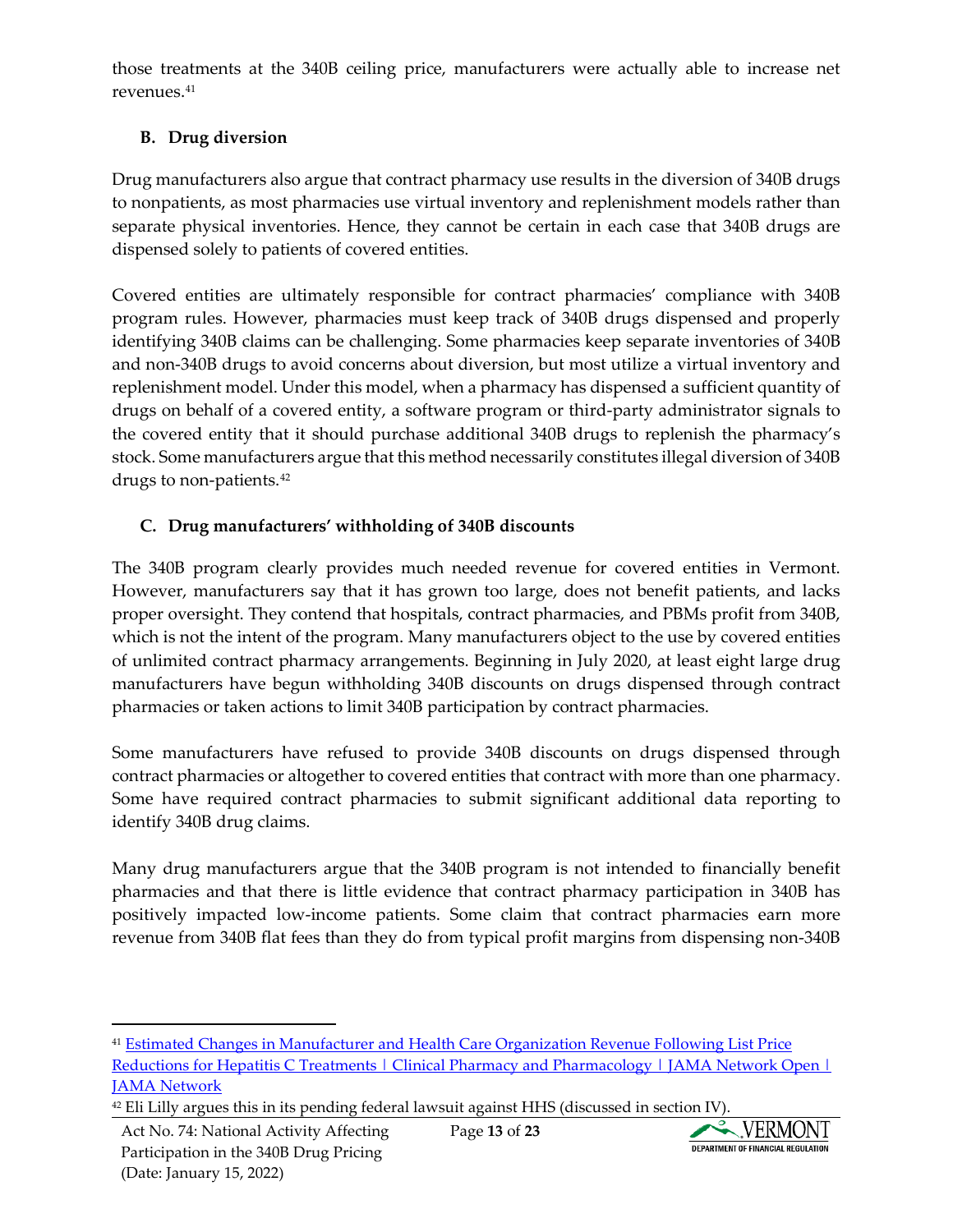drugs.[43](#page-13-0) A report funded by Pharmaceutical Research and Manufacturers of America (PhRMA) indicated that a contract pharmacy's average profit margin for 340B drugs is approximately 72 percent, compared with 22 percent for non-340B drugs.<sup>[44](#page-13-1)</sup>

Drug manufacturers also say they are being squeezed by PBMs obtaining commercial rebates on 340B drugs, often in violation of their contracts, because there is insufficient information to identify 340B drug claims. If a manufacturer issues a commercial rebate to a PBM on the wholesale acquisition cost of a drug that it has sold to a covered entity at the 340B ceiling price, it may ultimately lose money on that transaction. However, because contract pharmacies do not or cannot identify 340B drug claims as such at the point of sale, a manufacturer cannot know whether to pay the rebate. For this reason, some manufacturers are withholding commercial rebates altogether with respect to drugs sold through 340B contract pharmacies and, to offset this lack of rebate revenue, some commercial insurers and their PBMs are reducing reimbursements for 340B drugs.

It should be noted that the Department also heard from a vertically integrated chain drug store that owns a PBM that the issue of double dipping has been overstated. The chain states that 340B drugs are identified and Medicaid rebates are paid in a fairly timely manner, whereas commercial rebates are paid much later, when a drug claim has already been identified as a 340B claim. According to this commenter, PBMs use software to appropriately identify 340B drug claims and avoid duplicate rebate requests.

The withholding of 340B drug discounts by manufacturers has resulted in a number of 340Brelated lawsuits that are pending in federal courts. Commentators and 340B participants hope that decisions in these cases will provide much-needed clarity around the intent and scope of the 340B program.

In July 2020, the major drug manufacturer Eli Lilly & Co. ceased providing 340B discounted drugs (other than insulin) to contract pharmacies. Manufacturers Merck, Sanofi, Novartis, AstraZeneca, and United Therapeutics took similar or related actions soon after.[45](#page-13-2) In September 2020, HRSA sent a letter to Eli Lilly expressing concern with the policy, but declined to initiate any enforcement action, indicating that it lacks authority to enforce its own 340B guidance.[46](#page-13-3)

At least three groups of covered entities, including Ryan White Clinics for 340B Access (the national association of HIV/AIDS clinics), the National Association of Community Health Centers, and the American Hospital Association have sued HHS in federal court for HRSA's



<span id="page-13-0"></span><sup>43</sup> Drug Channels: The Booming 340B Contract Pharmacy Profits of Walgreens, CVS, Rite Aid, and [Walmart](https://www.drugchannels.net/2017/07/the-booming-340b-contract-pharmacy.html)

<span id="page-13-1"></span><sup>44</sup> [New Analysis Shows Contract Pharmacies Financially Gain From 340B Program with](https://phrma.org/resource-center/Topics/340B/New-Analysis-Shows-Contract-Pharmacies-Financially-Gain-From-340B-Program-With-No-Clear-Benefit-to-Patients) No Clear Benefit [to Patients | PhRMA](https://phrma.org/resource-center/Topics/340B/New-Analysis-Shows-Contract-Pharmacies-Financially-Gain-From-340B-Program-With-No-Clear-Benefit-to-Patients)

<span id="page-13-2"></span><sup>45</sup> The manufacturer agreed to provide discounted insulin, but only if the contract pharmacy did not mark up the price or charge a dispensing fee.

<span id="page-13-3"></span><sup>46</sup> letter from Robert P. Charrow, General Counsel, HRSA to Anat Hakim, Senior Vice President and General Counsel, Eli Lilly and Co. (Sep. 21, 2020), *available at*

[https://www.hrsa.gov/sites/default/files/hrsa/opa/pdf/hhs-eli-lilly-letter.pdf.](https://www.hrsa.gov/sites/default/files/hrsa/opa/pdf/hhs-eli-lilly-letter.pdf)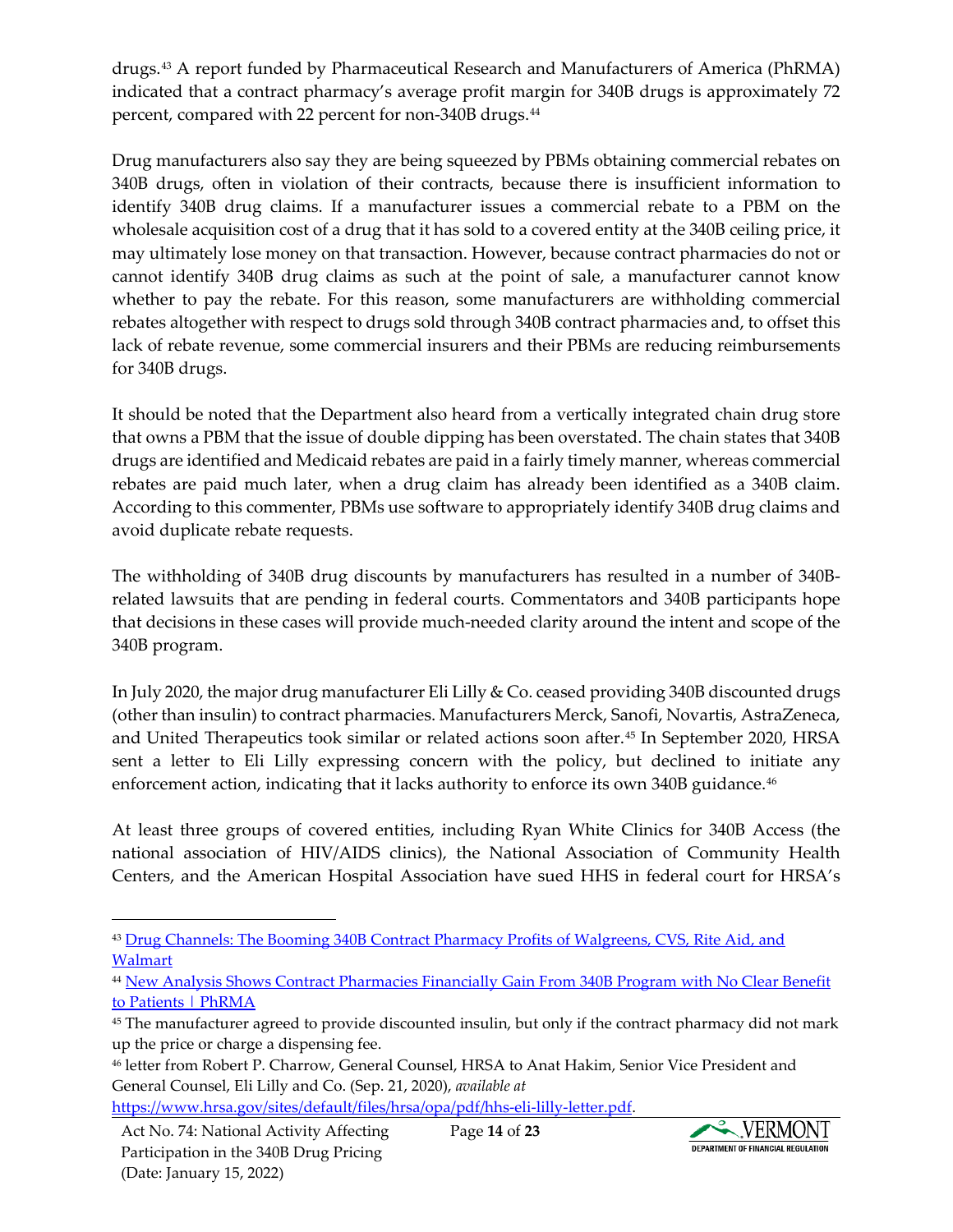failure to act.<sup>[47](#page-14-0)</sup> Several state attorneys general have sided with the covered entities. Vermont Attorney General TJ Donovan joined a group of 29 state AGs in sending a letter to HHS then-Secretary Azar in December 2020, asking him to address the drug manufacturers' refusal to provide 340B drug discounts. In the letter, the attorneys general asked HHS to use its existing enforcement authority to "immediately address flagrant and clear statutory violations by the drug manufacturers."[48](#page-14-1) In December 2020, HHS issued a nonbinding advisory opinion stating that, "to the extent contract pharmacies are acting as agents of a covered entity, a drug manufacturer in the 340B Program is obligated to deliver its covered outpatient drugs to those contract pharmacies and to charge the covered entity no more than the 340B ceiling price for those drugs."[49](#page-14-2)

On Jan. 13, 2021, HRSA implemented a binding alternative dispute resolution (ADR) process for the 340B program. The rule states that "the purpose of the ADR process is to resolve (1) claims by covered entities that they have been overcharged for covered outpatient drugs by manufacturers and (2) claims by manufacturers, after a manufacturer has conducted an audit as authorized by the 340B statute, that a covered entity has violated the prohibition on diversion or duplicate discounts."[50](#page-14-3) The creation of the ADR process has prompted many covered entities to file claims seeking redress against drug manufacturers.

In May 2021, HRSA sent letters directing the drug manufacturers to stop denying 340B discounts and notifying them that restricting covered entity access to 340B-discounted drugs through contract pharmacy arrangements has resulted in overcharges and directly violates the 340B statute. When the manufacturers continued to refuse, HRSA referred the violations to the HHS Office of the Inspector General under a rule that allows HHS to impose penalties of up to \$5,000 for each instance of overcharging.[51](#page-14-4) In response, each manufacturer sued HHS to block it from enforcing 340B and asking the court to rule that the 340B program statute does not require manufacturers to offer 340B discounted pricing for drugs dispensed through contract pharmacies. The Department of Justice filed a brief in support of HHS in one of the manufacturer's lawsuits, saying that covered entities are losing \$3.2 billion per year in 340B program savings due to manufacturer restrictions on contract pharmacy access to 340B drugs.<sup>[52](#page-14-5)</sup>

Decisions have been issued by federal courts in some of the cases and have varied widely. Some courts have upheld manufacturers' actions and others have supported enforcement measures undertaken by HHS. Notably, in a ruling in one of those manufacturer lawsuits against HHS, a U.S. District Court judge called for a "holistic legislative proposal to bring clarity to the scope of the regulated parties' obligations and entitlements under the statute with regard to contract pharmacy arrangements rather than… piecemeal interpretations and after the fact patchwork



<span id="page-14-0"></span><sup>47</sup> [BREAKING: Hospitals Sue HHS Over Drug Companies' Denials of 340B Pricing –](https://340breport.com/breaking-hospitals-sue-hhs-over-drug/) 340B Report

<span id="page-14-1"></span><sup>48</sup> [340B Multistate Letter FINAL\\_12.14.2020 \(1\) \(ca.gov\)](https://oag.ca.gov/sites/default/files/340B%20Multistate%20Letter%2012.14.2020_FINAL%5B1%5D.pdf)

<span id="page-14-2"></span><sup>49</sup> [340B-AO-FINAL-12-30-2020\\_0.pdf \(hhs.gov\)](https://www.hhs.gov/guidance/sites/default/files/hhs-guidance-documents/340B-AO-FINAL-12-30-2020_0.pdf)

<span id="page-14-3"></span><sup>50</sup> [2020-27440.pdf \(govinfo.gov\)](https://www.govinfo.gov/content/pkg/FR-2020-12-14/pdf/2020-27440.pdf)

<span id="page-14-4"></span><sup>51</sup> Program Integrity | Official web site of the U.S. Health Resources & Services Administration (hrsa.gov); [2016-31935.pdf \(govinfo.gov\)](https://www.govinfo.gov/content/pkg/FR-2017-01-05/pdf/2016-31935.pdf)

<span id="page-14-5"></span><sup>52</sup> [Pharma's 340B Contract Pharmacy Limits Are Costing Providers \\$3.2 Billion a Year, DOJ Tells Court –](https://340breport.com/pharmas-340b-contract-pharmacy-limits-are-costing-providers-3-2-billion-a-year-doj-tells-court/) [340B Report](https://340breport.com/pharmas-340b-contract-pharmacy-limits-are-costing-providers-3-2-billion-a-year-doj-tells-court/)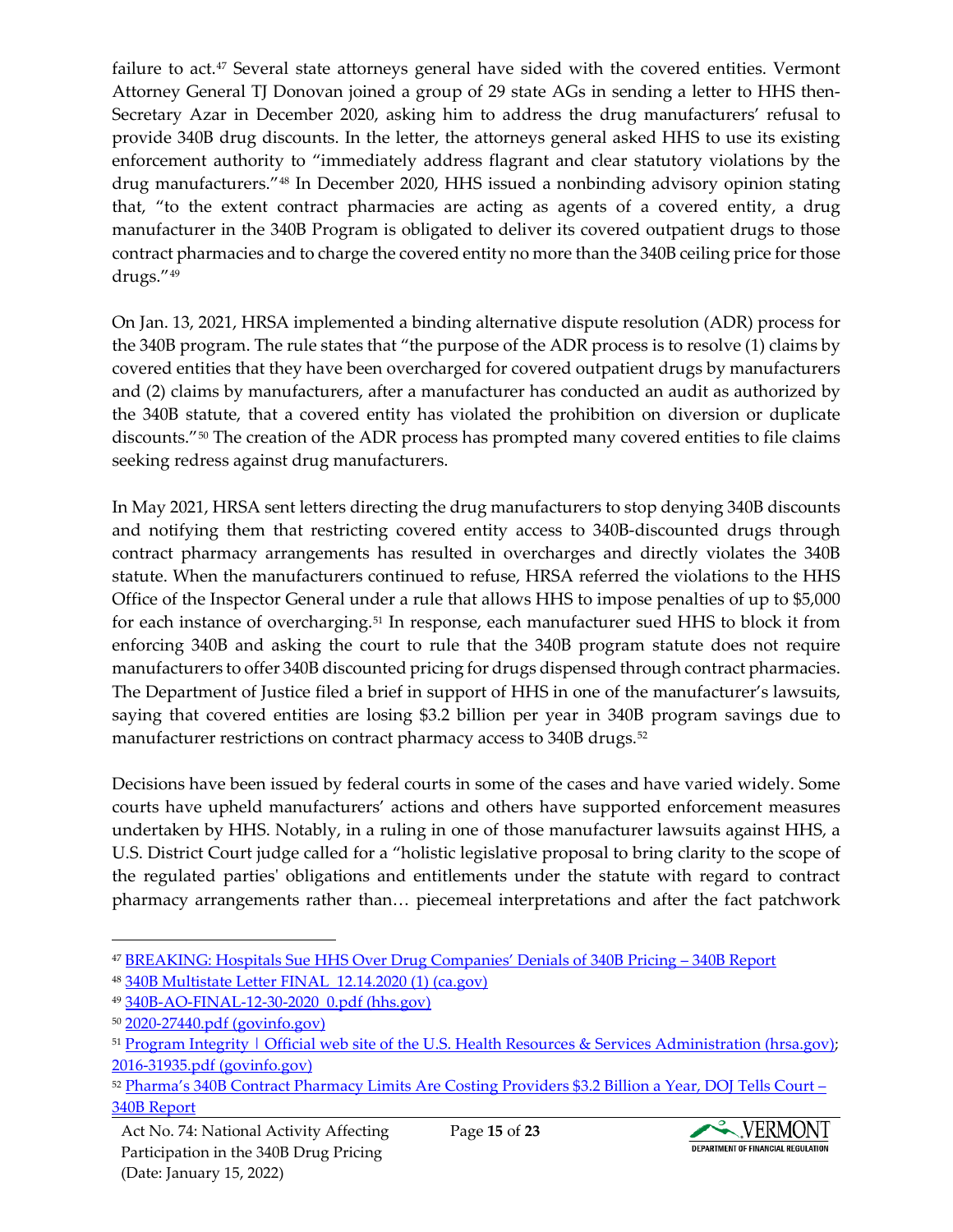characterizing the history of the agency's attempts to manage this program."[53](#page-15-0) Some decisions have been appealed and most cases remain pending. Unfortunately, at this point, it is unclear whether courts will reach a consensus or Congress will act.

#### **D. Discriminatory reimbursement by PBMs**

Some contract pharmacies report that PBMs are increasingly engaging in behaviors that make the pharmacies reluctant to continue participating in 340B. Many covered entities have accused PBMs of engaging in discriminatory reimbursement—reimbursing covered entities (through their contract pharmacies) for 340B drugs at lower rates than for non-340B drugs—or establishing barriers to pharmacy participation in the 340B program. Others may require contract pharmacies to identify 340B drug claims by using special codes at the point of sale in order to continue receiving 340B drug deliveries. In February 2021, for example, pharmacy benefit manager Express Scripts informed pharmacies that it would require them to implement new claims identification processes for 340B-eligible claims and require resubmission of claims that are later identified as being 340B-eligible. This identification system presumably allows the PBM to identify and pay lower reimbursement rates for 340B drugs. However, pharmacies told the Department that they do not have access to whether a drug is 340B-eligible at the point of sale. Pharmacies were given ten days to implement Express Scripts' new requirements, which pharmacy lobbyists argued would be complicated and burdensome.<sup>[54](#page-15-1)</sup> The Department, however, did not specifically investigate whether and how these new requirements impacted Vermont pharmacies.

Pharmacy benefit managers may feel that reimbursing covered entities less for 340B drugs than for non-340B drugs is appropriate because contract pharmacy participation in the 340B program has contributed to a loss in rebate revenue. Manufacturer rebates are a significant source of PBM revenue and PBMs argue that they use these rebates to compensate pharmacies and reduce premiums for individuals insured by commercial insurance plans. PBMs claim that when manufacturers withhold rebates on 340B drugs, they must also reduce payments on these drugs.[55](#page-15-2) However, by withholding 340B savings from covered entities or preventing them from accessing pharmacies to dispense 340B drugs to patients, covered entities say that PBMs "essentially transfer the benefit of the program from safety net providers to for-profit payers."[56](#page-15-3)

## **E. Drug manufacturers' withholding of commercial rebates on non-340B drugs**



<span id="page-15-0"></span><sup>53</sup> *Eli Lily and Co. v. U.S. Dep't of Health and Human Servs.*, No. 1:21-cv-00081-SEB-MJD, Order at 58-59 (Oct. 29, 2021).

<span id="page-15-1"></span><sup>&</sup>lt;sup>54</sup> Express Scripts' New 340B Rules Will Have Big Impact on Contract Pharmacy and Drug [Reimbursement, Providers and Consultants Say –](https://340breport.com/express-scripts-new-340b-rules-will-have-big-impact-on-contract-pharmacy-and-drug-reimbursement-providers-and-consultants-say/) 340B Report

<span id="page-15-3"></span><span id="page-15-2"></span><sup>55</sup> [Opening Statement + PBMs and 340B White Paper \(D0950558-2\).DOCX \(340breport.com\)](https://340breport.com/wp-content/uploads/2021/06/PBMs-and-340B-White-Paper-June-29-2021.pdf) <sup>56</sup> *Id.*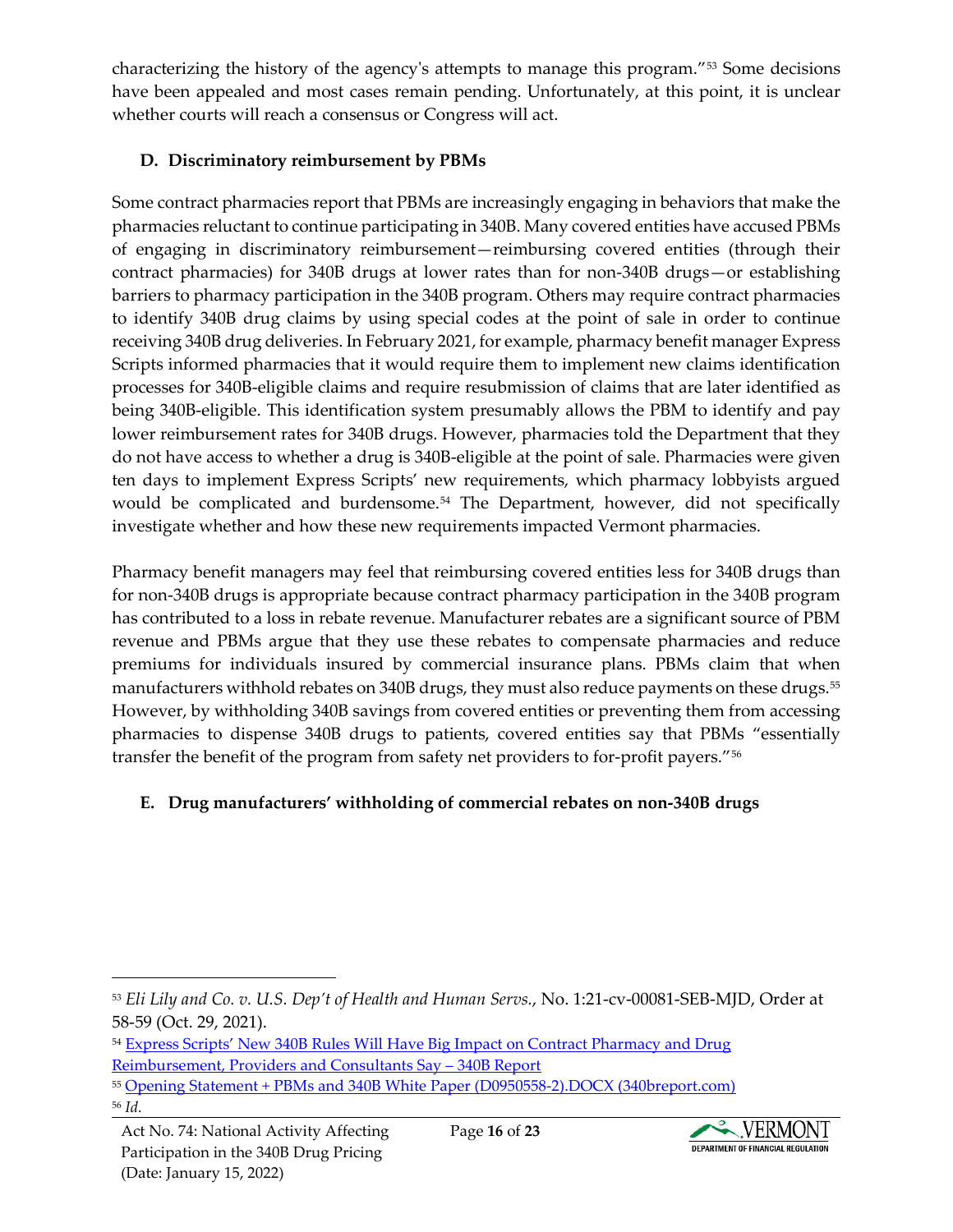Many commercial insurers accuse manufacturers of using 340B to withhold or attempt to withhold rebates on *non*-340B drugs.<sup>[57](#page-16-0)</sup> This is the opposite of what drug manufacturers allegethat they are being harmed by double-dipping.

Even if commercial insurers concede that a drug manufacturer should not be responsible for providing both a 340B drug discount and a commercial rebate on the same prescription, the Department heard that the program is indirectly causing many manufacturers to fail to pay negotiated commercial rebates on non-340B drugs. Since many pharmacies do not know whether drugs are 340B-eligible at the point of sale (or even after), the PBM must estimate the proportion of total claims that are 340B-eligible. The PBM may intentionally overestimate the number of 340B-eligible drugs to avoid "double dipping" and potential clawbacks of rebates by manufacturers. However, for this reason, PBMs may also lose out on the corresponding commercial rebates. There is currently no data clearinghouse or other way for 340B eligibility to be reported to a PBM or for a PBM to true up rebate eligibility with a manufacturer at a later date, so many negotiated rebates go unpaid. When a manufacturer does not pay a negotiated rebate to a PBM, the PBM does not pass this rebate onto the commercial insurer, and the insurer's overall drug costs may increase. In turn, this may also increase the cost of health insurance for consumers. The Department heard that if "double dipping" of 340B discounts and commercial rebates is occurring, it is not occurring at the same rate as insurers are losing out on rebates.

## **F. PBM clawbacks of contract pharmacy fees**

Contract pharmacies claim that "direct and indirect renumeration" (DIR) fees charged to them by PBMs may be a hurdle to 340B participation, particularly for independent pharmacies. Direct and indirect renumeration fees were originally tied to Medicare Part D claims but are increasingly being charged on commercial claims as well. They may take the form of reconciliations between claims and negotiated drug prices, PBM pay-to-play fees for a pharmacy to participate in a preferred network, or fees based on a pharmacy's performance. It is the latter that appears to be the most problematic for contract pharmacies. A contract pharmacy earns a flat dispensing fee for each 340B prescription dispensed. They may also pay a fee based on the percentage of revenue generated for each 340B prescription. Since performance-based DIR fees often take the form of clawbacks, contract pharmacies may not accurately account for them when calculating the contractual percentage of 340B drug reimbursement to pay to a covered entity. If a PBM claws back a DIR fee four to six months after the pharmacy has remitted payment to a covered entity, then the pharmacy may ultimately suffer a loss that cannot be recouped. The amount of DIR fees may also be unpredictable. The Department heard from a stakeholder that performance metrics used are often unclear and inconsistent. According to a *Pharmacy Times* white paper, "at times, the [DIR] fee is based on the 'performance' of the pharmacy. This means that the PBM can take money back from the pharmacy and create a situation where the pharmacy does not receive adequate reimbursement to cover its costs due to arbitrary 'performance' standards that



<span id="page-16-0"></span><sup>57</sup> The University of Vermont Health Network and other covered entities have self-funded health plans and, like commercial insurers, may engage PBMs to negotiate rebates with drug manufacturers. In this way, their incentives are aligned with commercial insurers.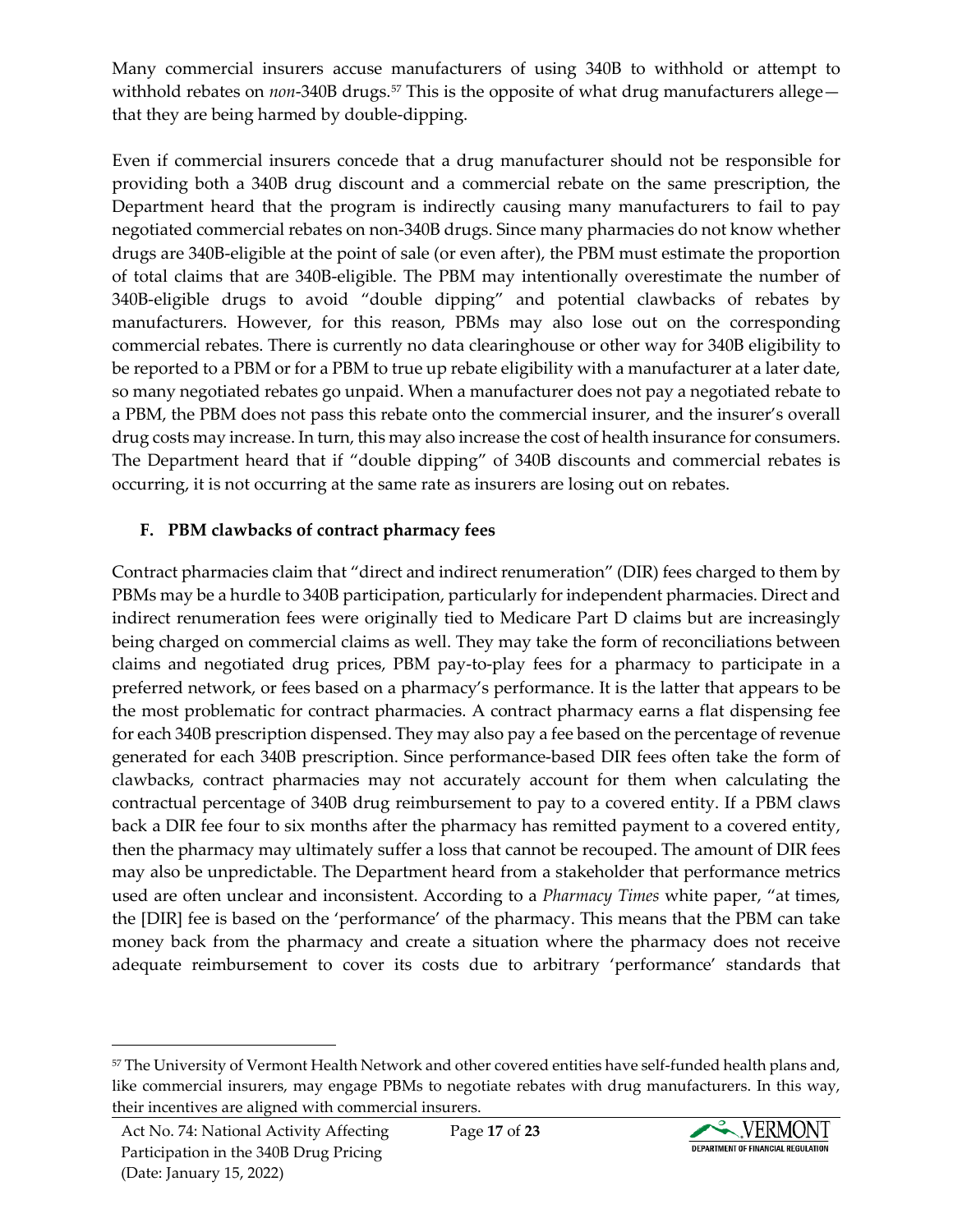frequently serve as a moving goal post… The fees create losses in revenue that, at times, may surpass the acquisition cost of the drug itself."<sup>[58](#page-17-0)</sup>

## **G. Prescription drug penny pricing**

Some manufacturers argue that 340B drug pricing, particularly "penny pricing," may have unintended consequences such as inappropriate prescribing practices. Penny pricing is intended to discourage manufacturers from raising the prices of drugs too often or quickly.

When a manufacturer raises the price of a 340B drug more quickly than the rate of inflation, the drug's ceiling price decreases and it may become subject to penny pricing, meaning the manufacturer must sell the drug to covered entities for one cent. Manufacturers argue that penny pricing forces them to sell drugs at a loss and may contribute to drug shortages if manufacturers choose to cease manufacturing such drugs. For example, when HRSA proposed the penny pricing rule in 2010, Bayer stated:

Requiring manufacturers to charge a penny is not materially different from requiring them to give their drugs away for free -- which HRSA has acknowledged is 'not reasonable.' Penny pricing is not only giving away the product for free but is also requiring the manufacturer to absorb losses generated by manufacturing, distributing, and shipping the products. At a minimum, the taking by the government of a manufacturer's products should cover for the cost of manufacturing and distributing the product.<sup>[59](#page-17-1)</sup>

Manufacturers also claim that 340B drug pricing, particularly penny-pricing, may contribute to the overprescribing of medications by covered entities. According to *Health Affairs*, "340B pricing [arguably] encourages providers to choose a higher-cost agent, even when a lower-cost therapy is available, because the spread will be larger and the profit margin therefore higher." $60$ Although some studies suggest that 340B may increase hospital drug spending,<sup>[61](#page-17-3)</sup> the Department is not aware of data that would allow for an evaluation of this behavior by Vermont covered entities.

#### H. **Medicaid issues**

The Department of Vermont Health Access finds the 340B program to be difficult to manage and burdensome for both itself and covered entities. In addition, there is a lack of transparency for state Medicaid programs regarding 340B discounts. If a covered entity "carves in" its Medicaid FFS patients, it is difficult for a state to confirm that accurate 340B drug discounts are passed through to Medicaid. A mandatory carve-out of Medicaid FFS patients would simplify the



<span id="page-17-0"></span><sup>58</sup> [White Paper: DIR Fees Simply Explained \(pharmacytimes.com\)](https://www.pharmacytimes.com/view/white-paper-dir-fees-simply-explained)

<span id="page-17-1"></span><sup>59</sup> [Despite Industry Opposition, HHS to Fine Drug Companies for Overcharging Hospitals | RAPS](https://www.raps.org/regulatory-focus%E2%84%A2/news-articles/2017/1/despite-industry-opposition,-hhs-to-fine-drug-companies-for-overcharging-hospitals)

<span id="page-17-2"></span><sup>&</sup>lt;sup>60</sup> [The 340B Drug Discount Program | Health Affairs](https://www.healthaffairs.org/do/10.1377/hpb20171024.663441/full/)

<span id="page-17-3"></span><sup>61</sup> [GAO-15-442, Medicare Part B Drugs: Action Needed to Reduce Financial](https://www.gao.gov/assets/gao-15-442.pdf) Incentives to Prescribe 340B [Drugs at Participating Hospitals;](https://www.gao.gov/assets/gao-15-442.pdf) [Commercial payers spend more on hospital outpatient drugs at 340B](https://www.milliman.com/-/media/milliman/importedfiles/uploadedfiles/insight/2018/commercial-payers-spend-more-hospital-outpatient-drugs-340b-hospitals.ashx)  [participating hospitals \(milliman.com\)](https://www.milliman.com/-/media/milliman/importedfiles/uploadedfiles/insight/2018/commercial-payers-spend-more-hospital-outpatient-drugs-340b-hospitals.ashx)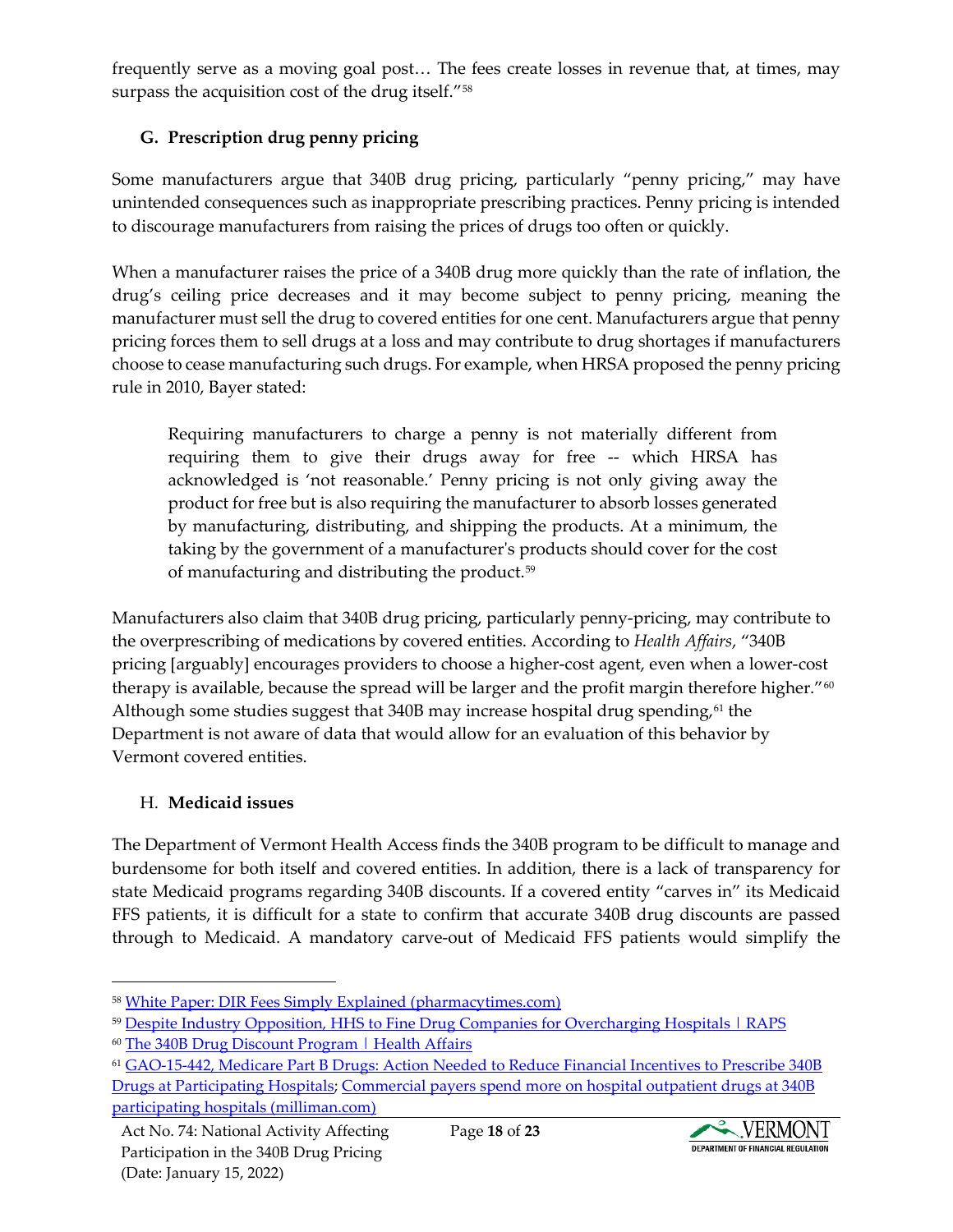process and allow DVHA to collect rebates on all claims, which would improve transparency regarding the net cost of drugs. However, some Vermont covered entities are hesitant to carve out their Medicaid FFS patients because they are afraid that doing so may impact their purchasing power over non-340B drugs. There are several reasons cited for this, the primary one being that it is typically more cost effective for covered entities to purchase 340B drugs through a group purchasing arrangement. However, if certain types of covered entities participate in 340B, particularly disproportionate-share hospitals, HRSA prohibits their participation in a group purchasing arrangement. If DVHA were to mandate that all Vermont covered entities carve out Medicaid patients from 340B, these entities would have to purchase drugs for Medicaid patients at wholesale acquisition cost, rather than at 340B discounted prices, which would raise purchasing costs for them overall.

#### **I. Reimbursement for 340B drugs under Medicare Part B**

The Supreme Court is set to rule soon on a case regarding the amount Medicare is required to reimburse hospital covered entities for drugs purchased under the 340B program. The case concerns a rule passed by CMS in 2017 that reduced reimbursement rates by Medicare to hospital covered entities for "specified covered outpatient drugs."[62](#page-18-0) Instead of 6 percent above the average sales price of the drug (which Medicare paid prior to 2018 and continued to pay to non-covered entities), covered entities began receiving reimbursement at 22.5 percent below the average sales price. In 2018, this change resulted in savings to Medicare of approximately \$1.6 billion. HHS indicated that it is not appropriate for Medicare to subsidize the operations of hospital covered entities by paying the standard rate for drugs purchased by such entities at significantly discounted prices.[63](#page-18-1) A group of nonprofit hospitals and hospital associations sued HHS in response to the rule. The Supreme Court heard arguments in the case, *American Hospital Association v. Becerra*, on November 30, 2021.

#### **V. Potential state responses**

The 340B program lacks clarity, including with respect to contract pharmacy participation, covered entities' use of program savings, and the scope of HHS's authority. Both Congress and the judiciary appear poised to address the program's shortfalls. However, until there is additional statutory guidance or binding case law, states may be able to pass legislation directly addressing 340B issues. For example, some states (including Vermont) have enacted laws to address discriminatory reimbursement or improve transparency by 340B program participants. Other novel approaches may be subject to federal preemption challenges. The following is a compilation of actions taken by states to date, as well as suggestions provided to the Department by Vermont stakeholders. The Department has not undertaken an analysis of the potential for federal preemption of any of the state actions outlined below.

## **A. State support of federal solutions**



<span id="page-18-0"></span><sup>62</sup> [R1-2017-23932.pdf \(govinfo.gov\)](https://www.govinfo.gov/content/pkg/FR-2017-12-14/pdf/R1-2017-23932.pdf#page=268)

<span id="page-18-1"></span><sup>63</sup> [Supreme Court 340B Hospitals Discounts Medicare Part B Drugs | Commonwealth Fund](https://www.commonwealthfund.org/blog/2021/supreme-court-340b-hospitals-discounts-medicare-part-b)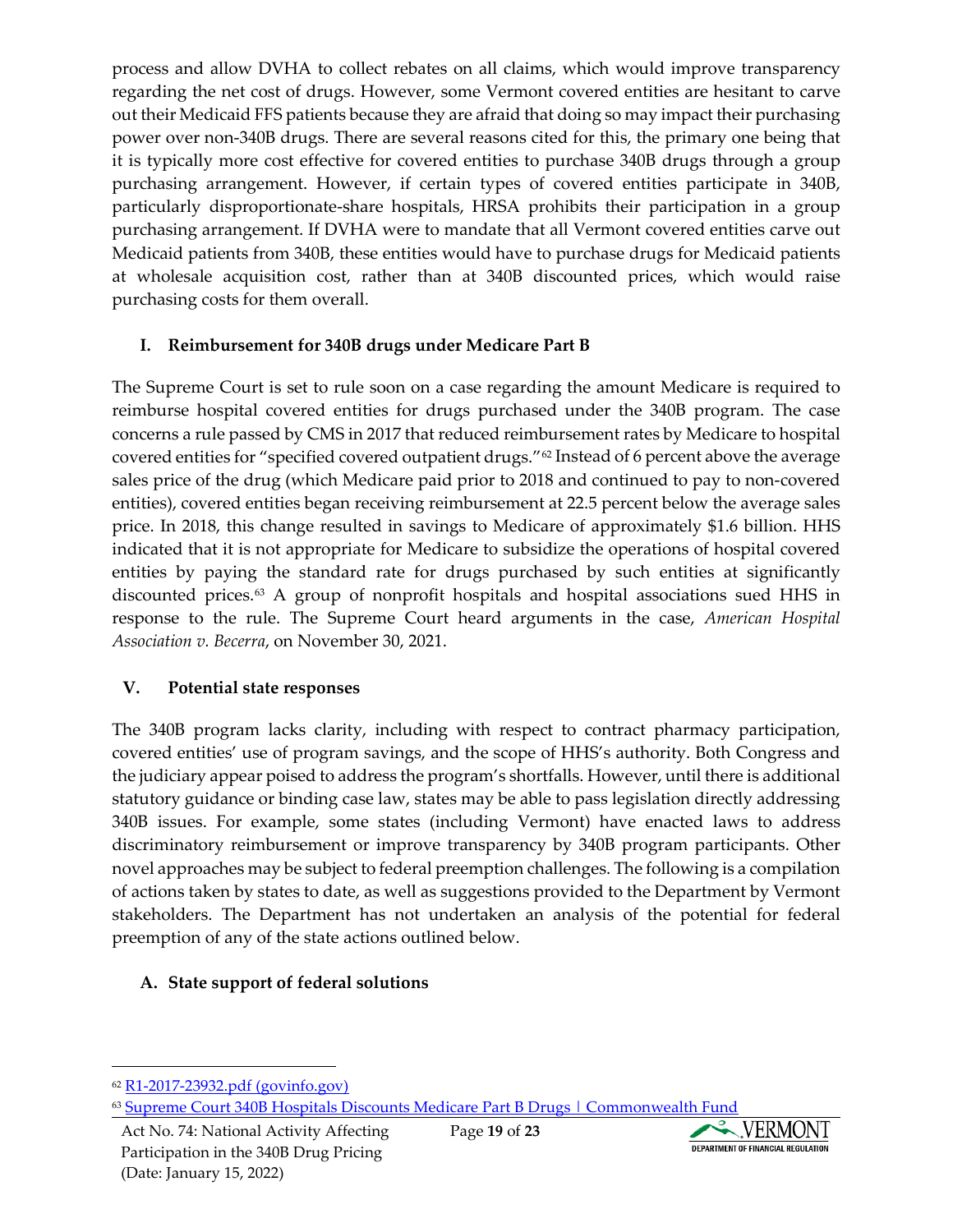Many stakeholders suggested to the Department that Vermont should lend its support to the implementation of solutions at the federal level. The Legislature could voice support for laws that have been introduced in Congress to increase program transparency or encourage HRSA to issue more decisive program guidance. Other stakeholders favor support of a third-party database for 340B drug claims to prevent rebate duplication and ensure the burden of identifying 340B claims does not fall disproportionally to pharmacies.

The PROTECT 340B Act of 2021, introduced by Representatives McKinley of West Virginia and Spanberger of Virginia in July of this year, would require HHS to contract with a third-party vendor to request and review itemized claims data from covered entities and Medicaid rebate data from state agencies. This database would protect drug manufacturers from paying duplicate Medicaid rebates on 340B discounted drugs; however, some have voiced concerns about potential data mining by drug manufacturers. Importantly, however, this bill does not propose to address commercial claims.[64](#page-19-0)

## **B. State laws to address discriminatory reimbursement**

Vermont recently enacted Act No. 74 (2021), which prohibits PBMs from requiring 340B-specific claims modifiers or restricting access to a pharmacy network or adjusting pharmacy reimbursement rates based on participation in 340B.[65](#page-19-1) Although it is a temporary measure scheduled for repeal on January 1, 2023, most stakeholders and the Department agree that this is an important first step to addressing issues with the 340B program. At least 16 other states have enacted similar laws, some significantly more expansive than Act No. 74.

In May 2021, Arkansas passed the comprehensive Arkansas 340B Drug Pricing Nondiscrimination Act (the Arkansas act), which prohibits commercial insurers and PBMs from providing different reimbursement rates to 340B-participating and nonparticipating pharmacies, usurping the benefit of 340B drug-pricing savings from covered entities, refusing to cover 340B drugs, or "charging more than fair market value or seeking profit sharing in exchange for services involving 340B drug pricing," among other things.<sup>[66](#page-19-2)</sup> The Arkansas act was set to become effective in July of this year. However, the Arkansas insurance department stayed enforcement of the law in response to a petition from PhRMA citing the pending federal court cases by drug manufacturers against HHS.

Several stakeholders suggested that it would be helpful for the State to enact laws more broadly regulating PBMs. The National Academy for State Health Policy has issued model legislation, which goes beyond 340B issues to require PBM licensure, create a fiduciary duty for PBMs to their insurance company clients, require PBMs to disclose conflicts of interest, and ban "gag clauses," which restrict pharmacies from providing price information to consumers, among other things. Representative Mari Cordes introduced H.353, an act relating to pharmacy benefit management, which would implement many such measures for consideration during the Legislative session.



<span id="page-19-0"></span><sup>64</sup> Text - H.R.4390 - [117th Congress \(2021-2022\): PROTECT 340B Act of 2021 | Congress.gov | Library of](https://www.congress.gov/bill/117th-congress/house-bill/4390/text)  **[Congress](https://www.congress.gov/bill/117th-congress/house-bill/4390/text)** 

<span id="page-19-1"></span><sup>65</sup> [18 V.S.A. § 9473](https://legislature.vermont.gov/statutes/section/18/221/09473)

<span id="page-19-2"></span><sup>66</sup> [HB1881 as engrossed on 04-15-2021 11:26:54 \(state.ar.us\)](https://www.arkleg.state.ar.us/Bills/FTPDocument?path=%2FBills%2F2021R%2FPublic%2FHB1881.pdf)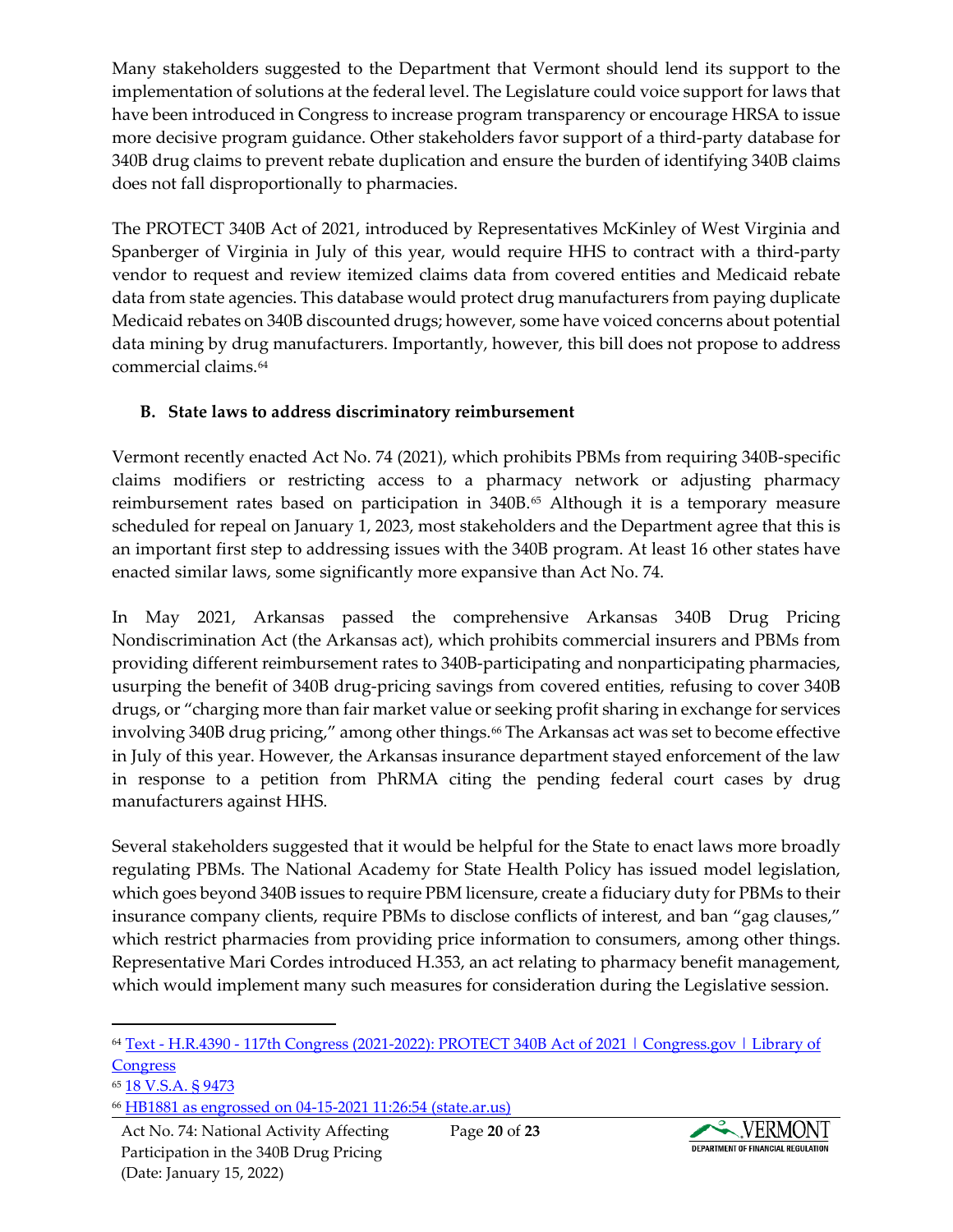## **C. Increased program transparency**

Almost all stakeholders indicated they were in favor of increasing 340B program transparency. Some suggested that the Green Mountain Care Board could require additional reporting by covered entities, including accountings of how 340B savings are used and whether and how the savings benefit patients. Some covered entities, although not opposed to standardized reporting, worried about subjecting already burdened providers to additional administrative requirements. One stakeholder suggested that Vermont could explore building compliance guardrails around appropriate community investments and other uses of 340B savings by covered entities.

Transparency is also lacking for drug manufacturers and PBMs. For example, PBMs routinely withhold information about what they pay for prescription drugs and the rebates they negotiate with manufacturers. As noted in a 2007 law review article:

The PBMs are the common counterparty with health plans, retail pharmacies, and drug manufacturers. Thus, no single entity of these entities knows the economics of the transactions with the other counterparties. This lack of transparency has created an environment in which PBMs may engage in practices that involve self-dealing or that are prohibited under various laws.<sup>67</sup>

Other stakeholders suggested, however, that since that HRSA has implemented its binding ADR process, additional reporting requirements to increase transparency are no longer necessary.

#### **D. Use of 340B revenues to offset patient drug costs**

Some stakeholders have proposed that covered entities be required to use a portion of 340B savings to directly offset prescription drug costs for consumers. For example, DVHA has proposed that the State create a fund, to which all Vermont covered entities would contribute, that would be used to offset out-of-pocket prescription drug costs for income-eligible Vermonters. The University of Vermont Health Network recently created such a network-wide Health Assistance Program (HAP) that uses 340B savings to help low- and middle-income patients afford prescription drugs. If a patient or family qualifies for HAP, UVM Health Network will use its 340B savings to waive their prescription drug co-pays and coinsurance at participating pharmacies.<sup>[68](#page-20-1)</sup> In addition, the Green Mountain Care Board Prescription Drug Advisory Group is exploring the possibility of modifying the Healthy Vermonters Program into a 340B contract pharmacy program similar to HAP, but on a larger scale. All Vermont covered entities would be required to contribute a portion of their 340B savings to a fund that would be used to cover outof-pocket costs for all patients of covered entities, regardless of income, on eligible 340B prescriptions filled at contract pharmacies.<sup>[69](#page-20-2)</sup>

<span id="page-20-1"></span><sup>68</sup> [UVM Health Network expands access to affordable medications | Vermont Business Magazine](https://vermontbiz.com/news/2021/november/18/uvm-health-network-expands-access-affordable-medications#:%7E:text=By%20launching%20an%20additional%20benefit,necessities%20like%20food%20or%20utilities.)  [\(vermontbiz.com\)](https://vermontbiz.com/news/2021/november/18/uvm-health-network-expands-access-affordable-medications#:%7E:text=By%20launching%20an%20additional%20benefit,necessities%20like%20food%20or%20utilities.)



<span id="page-20-0"></span><sup>67</sup> Allison Dabbs Garrett and Robert Garis, *Leveling the Playing Field in the Pharmacy Benefit Management Industry*, 42 Val. U. L. Rev. 33, 61 (2007).

<span id="page-20-2"></span><sup>69</sup> [PowerPoint Presentation \(vermont.gov\)](https://gmcboard.vermont.gov/sites/gmcb/files/documents/GMCB%20-%20OOP%20Costs%20Sub-Group%20Slides_final.pdf)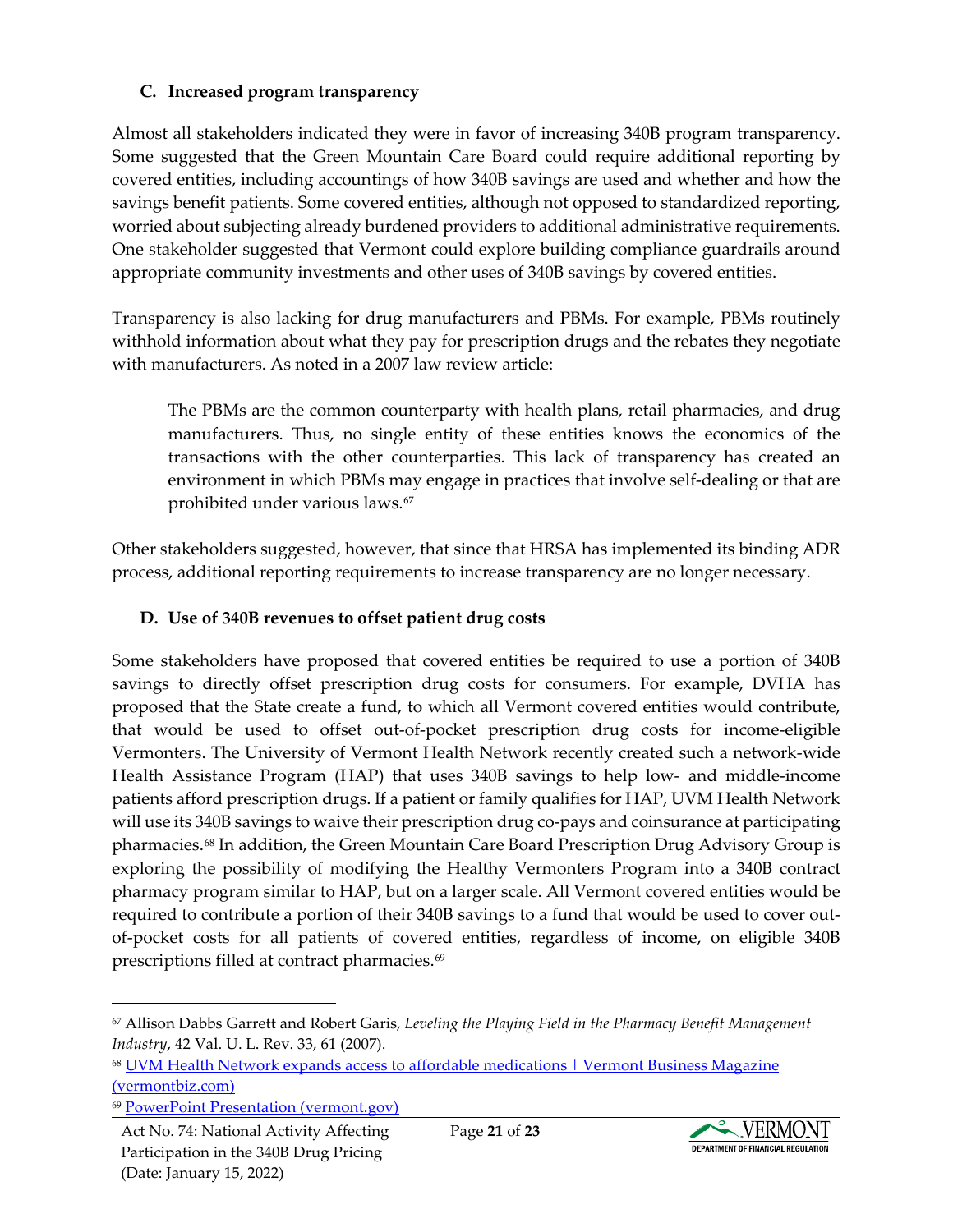Similarly, West Virginia enacted a novel law this year that requires PBMs and commercial insurers to offset patient cost-sharing for a prescription drug at the point of sale by an amount equal to 100 percent of the rebates they receive for the drug. The amount of rebate left over can be used by insurers to reduce plan premiums. Since this is a novel approach, it is not yet clear how it will impact overall prescription drug costs, but the Department recommends that Vermont closely monitor data and analysis of West Virginia's law.

## **E. State-run wholesaler or switch operator**

Finally, a stakeholder suggested that the State explore the creation of a State-run drug wholesaler or pharmaceutical switch operator. In 2017, a working group led by DVHA explored the possibility of the State "enter[ing] into a competitive pricing contract with a single drug wholesaler to supply drugs to Medicaid-enrolled pharmacies for the Vermont Medicaid program[, which] would not change the distribution of medications from wholesalers to pharmacies, and pharmacies to patients[, but] would change the payment system whereby DVHA would directly reimburse the wholesaler for drugs that pharmacies utilize for Medicaid members."<sup>[70](#page-21-0)</sup> Although limited to Medicaid, the working group posited that such an arrangement could be expanded to commercial payers. The working group issued a request for information to wholesalers to identify savings opportunities but received no responses. Although the working group anticipated that the State could ultimately achieve cost savings and improved transparency with this system, it also identified certain negative impacts. For example, while this option may be attractive for independent pharmacies, chain pharmacies (which dispense a majority of 340B drugs in Vermont), would likely oppose it. The Department heard that, since most chain pharmacies have their own distribution networks, converting to a State-run wholesaler would not benefit them financially or operationally.

A pharmaceutical switch operator (or clearinghouse) is an entity that routes prescription drug claims between a pharmacy and a PBM or insurance company. Some advocacy organizations accuse switch operators of thwarting efforts to lower insurers' efforts to lower prescription drug costs by allowing manufacturers to "systematically and surreptitiously undermine plans' copay and deductible requirements via electronic vouchers."[71](#page-21-1) A State-run switch operator would be incentivized to better contain costs and would also gain a clearer understanding of behind-thescenes payment processing. However, providing a full analysis of this proposal is beyond the scope of this report.

# **VI. Recommendation**

As noted by Judge Barker in the *Eli Lilly* decision, the 340B program "can no longer be held together and implemented fairly for all concerned with non-binding interpretive guidelines and mixed, sometimes inconsistent messaging by [HRSA] regarding the source and extent of its



<span id="page-21-0"></span><sup>70</sup> [Sec.11a-Act-193-Prescription-Drug-Cost-Savings-and-Price-Transparency.pdf \(vermont.gov\)](https://legislature.vermont.gov/assets/Legislative-Reports/Sec.11a-Act-193-Prescription-Drug-Cost-Savings-and-Price-Transparency.pdf)

<span id="page-21-1"></span><sup>71</sup> Manufacturers Are Using "Switch Operators" To Undermine Your Plan's Cost Saving Efforts | [National Prescription Coverage Coalition](https://nationalprescriptioncoveragecoalition.com/manufacturers-are-using-switch-operators-to-undermine-your-plans-cost-saving-efforts/)